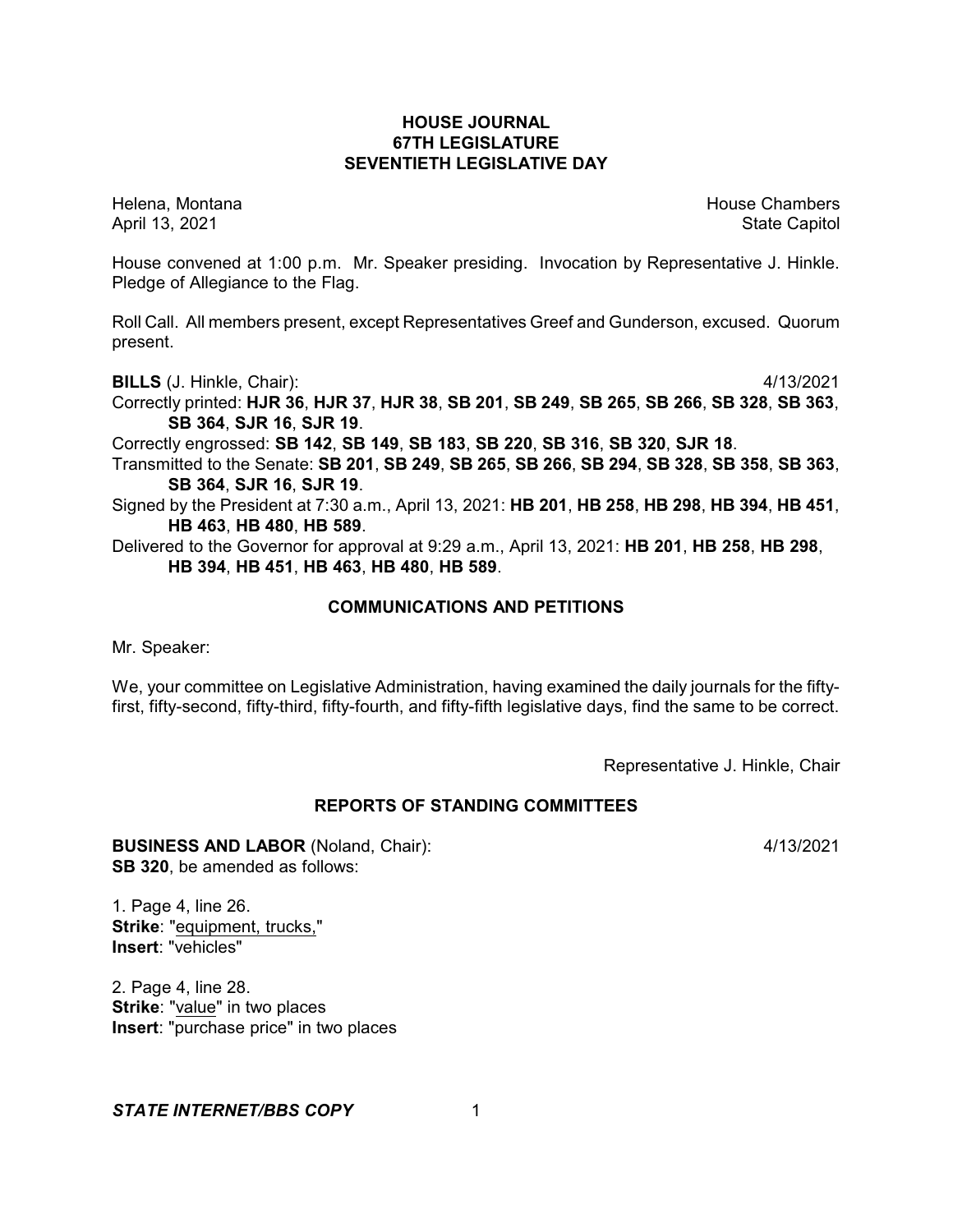| 3. Page 8, line 3.<br>Strike: "equipment, trucks,"<br>Insert: "vehicles"                                                                                                                                                             |           |
|--------------------------------------------------------------------------------------------------------------------------------------------------------------------------------------------------------------------------------------|-----------|
| 4. Page 8, line 5.<br><b>Strike: "value" in two places</b><br>Insert: "purchase price" in two places                                                                                                                                 |           |
| 5. Page 13, line 17.<br>Strike: "equipment, trucks,"<br>Insert: "vehicles"                                                                                                                                                           |           |
| 6. Page 13, line 19.<br>Strike: "value" in two places<br><b>Insert:</b> "purchase price" in two places                                                                                                                               |           |
| And, as amended, be concurred in. Report adopted.                                                                                                                                                                                    |           |
| <b>EDUCATION</b> (Berglee, Chair):<br>SB 243, be concurred in. Report adopted.                                                                                                                                                       | 4/12/2021 |
| <b>ENERGY, TECHNOLOGY AND FEDERAL RELATIONS (Skees, Chair):</b><br>SB 81, be concurred in. Report adopted.<br>SB 134, be concurred in. Report adopted.<br>SB 147, be concurred in. Report adopted.<br>SB 183, be amended as follows: | 4/12/2021 |
| 1. Title, line 6.<br>Following: "LIMITATIONS;"<br>Strike: "AND"<br>Following: "PROVISIONS"                                                                                                                                           |           |

**Insert**: "; AND PROVIDING AN APPLICABILITY DATE"

2. Page 1. **Following**: line 27 **Insert**: "NEW SECTION. **Section 3. {standard} Saving clause.** [This act] does not affect rights and duties that matured, penalties that were incurred, or proceedings that were begun before [the effective date of this act]." **Insert**: "NEW SECTION. **Section 4. Applicability.** [This act] applies to bills presented to a customer after [the effective date of this act]."

And, as amended, be concurred in. Report adopted.

**SB 213**, be concurred in. Report adopted. **SB 237**, be concurred in. Report adopted.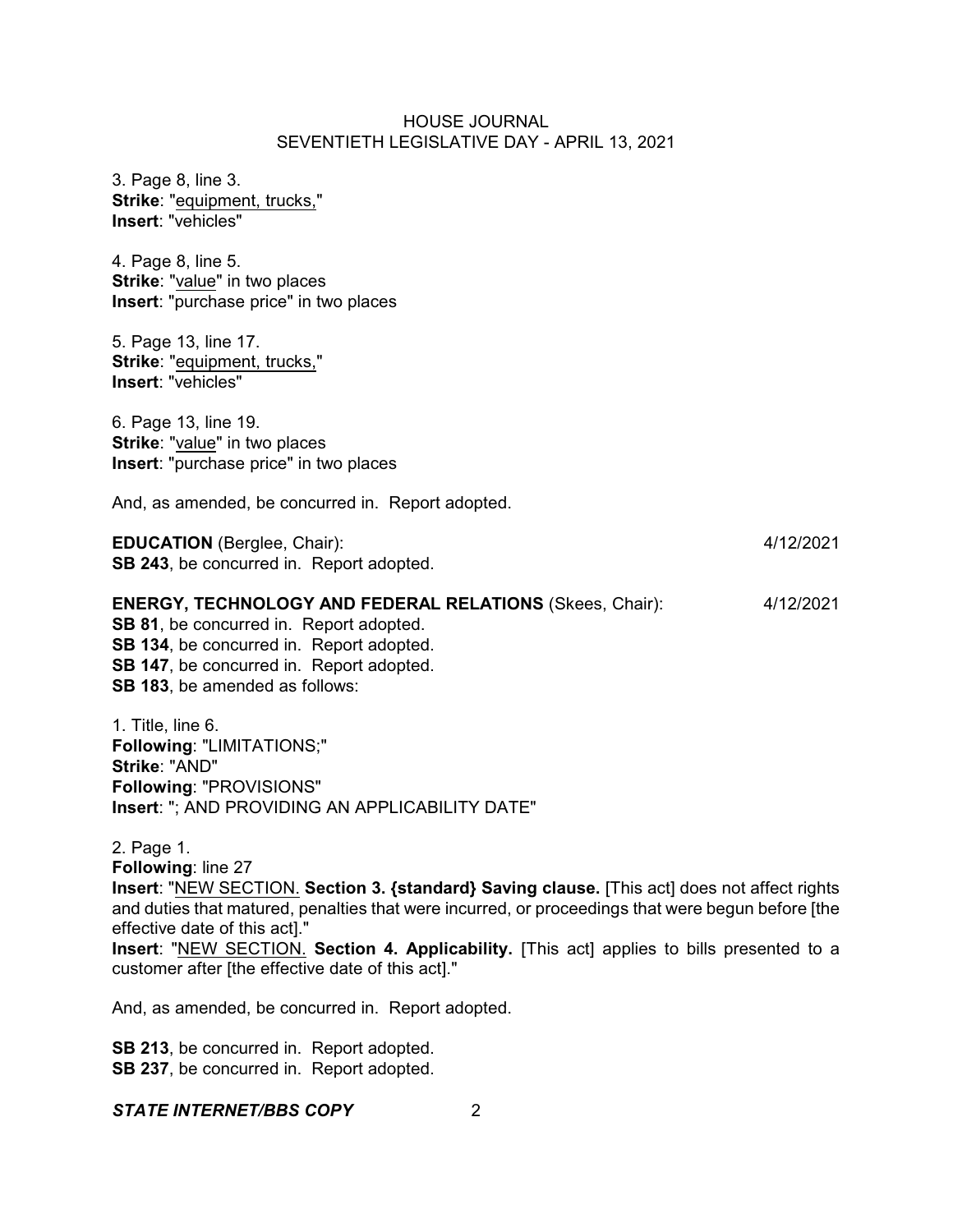**SB 254**, be concurred in. Report adopted.

#### **HUMAN SERVICES** (Lenz, Chair): 4/12/2021 **SB 142**, be amended as follows:

1. Page 1, line 13. **Strike**: "SEVEN" **Insert**: "eight"

2. Page 2, line 16. **Strike**: "SEVEN" **Insert**: "eight"

3. Page 2, line 18. **Strike**: "8 TO 15" **Insert**: "9 to 15"

And, as amended, be concurred in. Report adopted.

**SB 149**, be amended as follows:

1. Page 1, line 22 through line 24. **Strike:** subsection (d) in its entirety **Renumber**: subsequent subsections

2. Page 2, line 1. **Following**: "subsection" **Strike**: "(1)(f)" **Insert**: "(1)(e)"

And, as amended, be concurred in. Report adopted.

**SB 155**, be concurred in. Report adopted. **SB 332**, be concurred in. Report adopted.

| <b>NATURAL RESOURCES</b> (Gunderson, Chair):<br>HJR 27, do pass. Report adopted.          | 4/12/2021 |
|-------------------------------------------------------------------------------------------|-----------|
| <b>STATE ADMINISTRATION (McKamey, Chair):</b><br>SB 232, be concurred in. Report adopted. | 4/13/2021 |
| <b>TRANSPORTATION</b> (Loge, Chair):                                                      | 4/12/2021 |

**SB 285**, be concurred in. Report adopted. **SB 336**, be concurred in. Report adopted.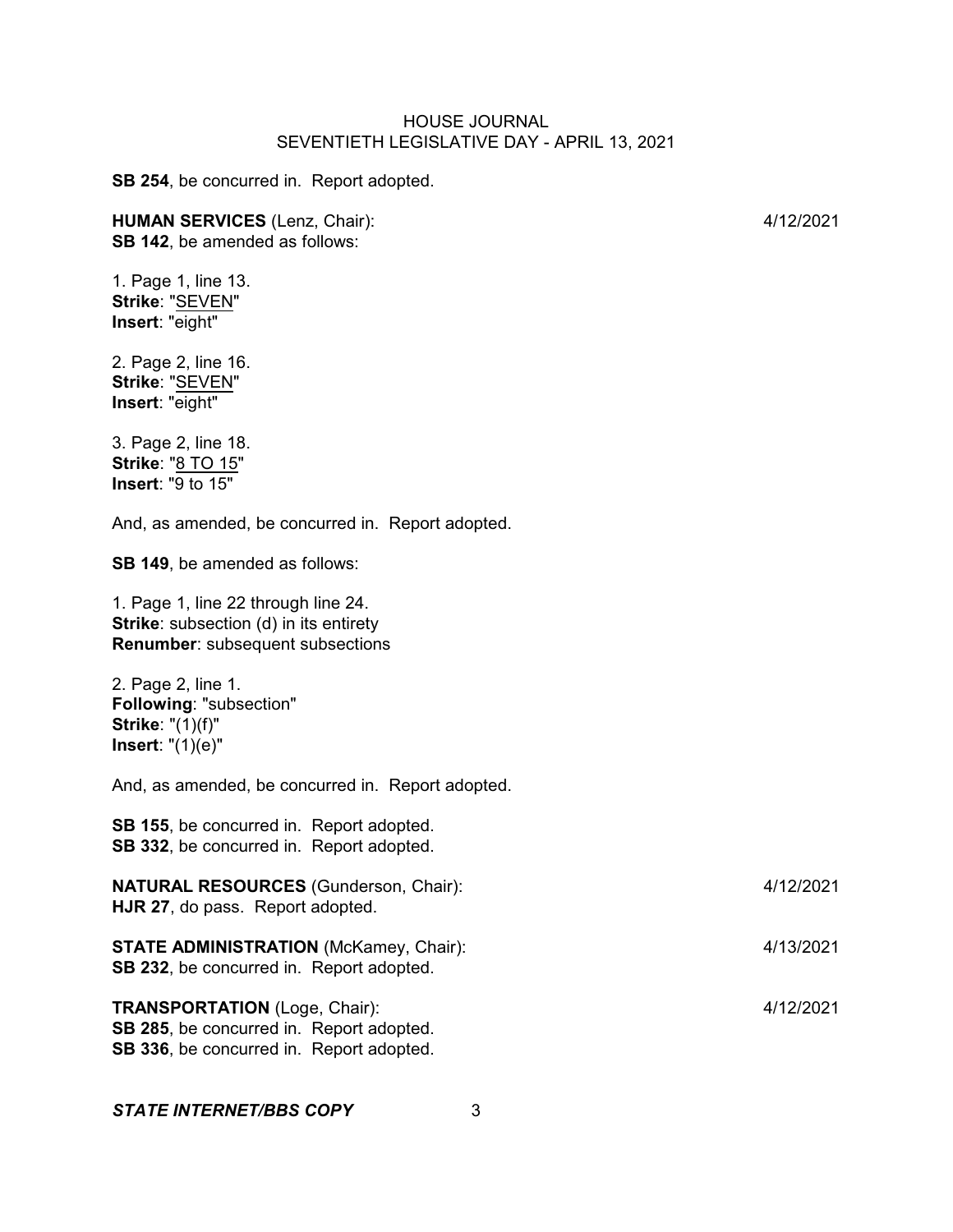# **REPORTS OF SELECT COMMITTEES**

# CONFERENCE COMMITTEE on House Amendments to **Senate Bill 39** Report No. 002, April 12, 2021

Mr. President and Mr. Speaker:

We, your Conference Committee met and considered House amendments to **Senate Bill 39** (reference copy -- salmon) and recommend this Conference Committee report be adopted.

And, recommend that **Senate Bill 39** (reference copy -- salmon) be amended as follows:

1. Page 3, line 26.

**Strike:** "LICENSED SEXUAL OFFENDER EVALUATORS" **Insert:** "licensees of the boards listed in subsection (1) who have been engaged in the practice of evaluating sexual offenders during the last 4 years"

2. Page 4, line 9. **Following:** "(3) THE" **Strike:** "EDUCATIONAL AND EXPERIENTIAL"

3. Page 4, line 19. **Following:** "OFFENDERS" **Strike:** "WITHIN THE LAST 4 YEARS"

4. Page 4, line 20. **Following:** the second "OFFENDERS" **Insert:** ". The provisions of this subsection (3)(b) do not apply when an evaluator is renewing the endorsement"

5. Page 4, line 21. **Strike:** "10" **Insert:** "2"

6. Page 4, line 20 through line 21. **Strike:** "IN" on line 21 through "YEARS" on line 22

7. Page 4, line 22. **Following:** "YEARS;" **Strike:** "AND"

8. Page 4, line 24. **Following:** "TREATMENT" **Insert:** "; and (e) must renew the license endorsement concurrent with the evaluator's professional license"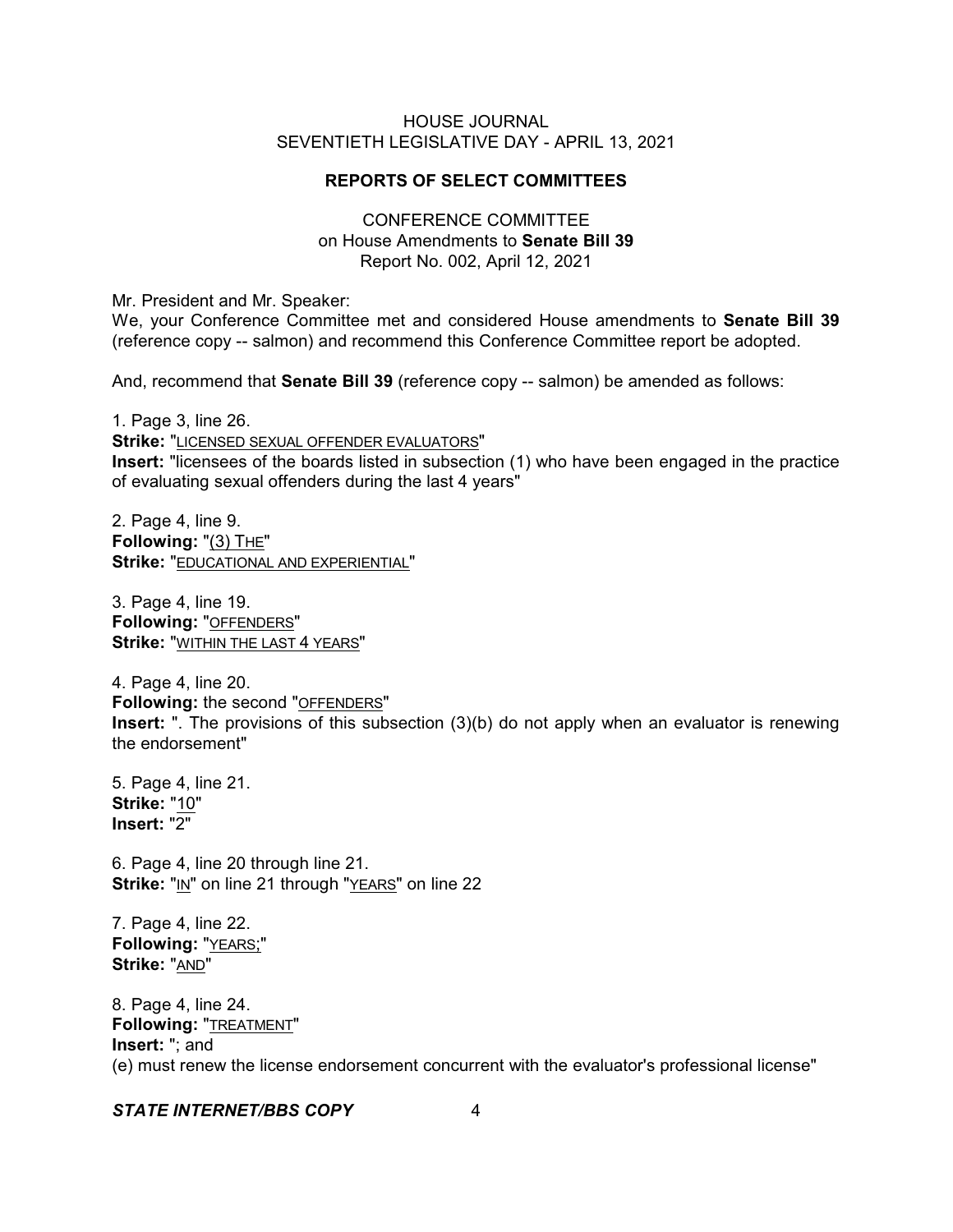For the Senate: The Senate: The Senate: The House: The House: The House: The House: The House: The House: The House: The House: The House: The House: The House: The House: The House: The House: The House: The House: The Ho

Hinebauch Kelker Sands **A. Regier** 

K. Regier, Chair **Vice Chair Vice Chair** Usher, Vice Chair

# **MESSAGES FROM THE SENATE**

**House bill** concurred in as amended and returned to the House for concurrence in Senate amendments:

4/9/2021

**HB 525**, introduced by E. Buttrey

# **FIRST READING AND COMMITMENT OF BILLS**

The following House joint resolution was introduced, read first time, and referred to committee:

**HJR 39**, introduced by D. Tenenbaum, referred to Human Services.

# **MOTIONS**

Representative M. Regier moved to reconsider action on **HB 63** and that **HB 63** be placed on second reading on the 71<sup>st</sup> Legislative Day.

# Motion **passed** as follows:

Yeas: Abbott, Anderson, Bartel, Beard, Bedey, Berglee, Bertoglio, Binkley, Bishop, Brewster, Buckley, Carlson, Curdy, Custer, Dooling, Dunwell, Duram, Fern, Fielder, Fitzgerald, Fleming, Frazer, Fuller, Funk, Galloway, Garner, Gillette, Gist, Harvey, Hawk, Hill, Hinkle C, Hinkle J, Holmlund, Hopkins, Jones, Karjala, Kelker, Keogh, Kerns, Kerr-Carpenter, Knudsen C, Knudsen R, Lenz, Ler, Loge, Malone, Marshall, McKamey, Mercer, Mitchell, Moore, Nave, Novak, Patelis, Phalen, Putnam, Read, Regier A, Regier M, Reksten, Ricci, Schillinger, Seekins-Crowe, Sheldon-Galloway, Skees, Smith, Stafman, Stromswold, Sullivan, Thane, Trebas, Tschida, Usher, Vinton, Walsh, Welch, Whitman, Zolnikov, Mr. Speaker. Total 80

Nays: Buttrey, Caferro, Farris-Olsen, France, Hamilton, Hayman, Kassmier, Keane, Kortum, Marler, Noland, Olsen, Running Wolf, Stewart Peregoy, Tenenbaum, Whiteman Pena, Windy Boy.

Total 17

Voted absentee: None.

Excused: Greef, Gunderson. Total 2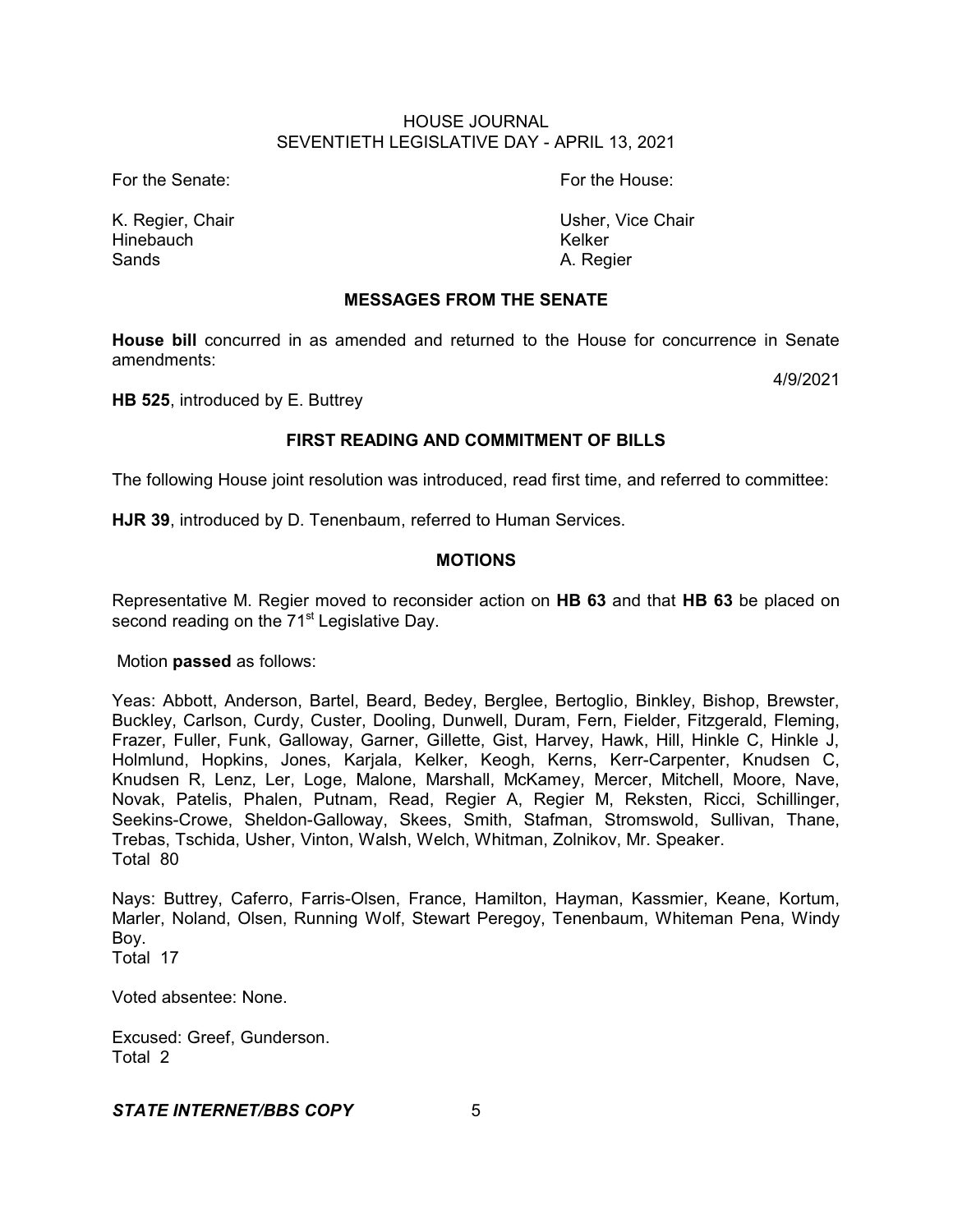Absent or not voting: Weatherwax. Total 1

# **SECOND READING OF BILLS (COMMITTEE OF THE WHOLE)**

Majority Leader Vinton moved the House resolve itself into a Committee of the Whole for consideration of business on second reading. Motion carried. Representative Mercer in the chair.

Mr. Speaker: We, your Committee of the Whole, having had under consideration business on second reading, recommend as follows:

**HB 2** - **Senate Amendments** - Representative Jones moved Senate amendments to **HB 2** be **not** concurred in. Motion carried as follows:

Yeas: Abbott, Anderson, Bartel, Beard, Bedey, Berglee, Bertoglio, Binkley, Bishop, Brewster, Buckley, Buttrey, Caferro, Carlson, Curdy, Custer, Dooling, Dunwell, Duram, Farris-Olsen, Fern, Fielder, Fitzgerald, Fleming, France, Frazer, Fuller, Funk, Galloway, Garner, Gillette, Gist, Greef, Gunderson, Hamilton, Harvey, Hawk, Hayman, Hill, Hinkle C, Hinkle J, Holmlund, Hopkins, Jones, Karjala, Kassmier, Keane, Kelker, Keogh, Kerns, Kerr-Carpenter, Knudsen C, Knudsen R, Kortum, Lenz, Ler, Loge, Malone, Marler, Marshall, McKamey, Mercer, Mitchell, Moore, Nave, Noland, Novak, Olsen, Patelis, Phalen, Putnam, Read, Regier A, Regier M, Reksten, Ricci, Running Wolf, Schillinger, Seekins-Crowe, Sheldon-Galloway, Skees, Smith, Stafman, Stewart Peregoy, Stromswold, Sullivan, Tenenbaum, Thane, Trebas, Tschida, Usher, Vinton, Walsh, Weatherwax, Welch, Whiteman Pena, Whitman, Windy Boy, Zolnikov, Mr. Speaker. Total 100

Nays: None. Total 0

Voted absentee: Greef, Gunderson, Aye.

Excused: Greef, Gunderson. Total 2

Absent or not voting: None. Total 0

**HB 90** - **Senate Amendments** - Representative Lenz moved Senate amendments to **HB 90** be concurred in. Motion carried as follows:

Yeas: Abbott, Anderson, Bartel, Beard, Bedey, Berglee, Bertoglio, Binkley, Bishop, Brewster, Buckley, Buttrey, Caferro, Carlson, Curdy, Custer, Dooling, Dunwell, Duram, Farris-Olsen,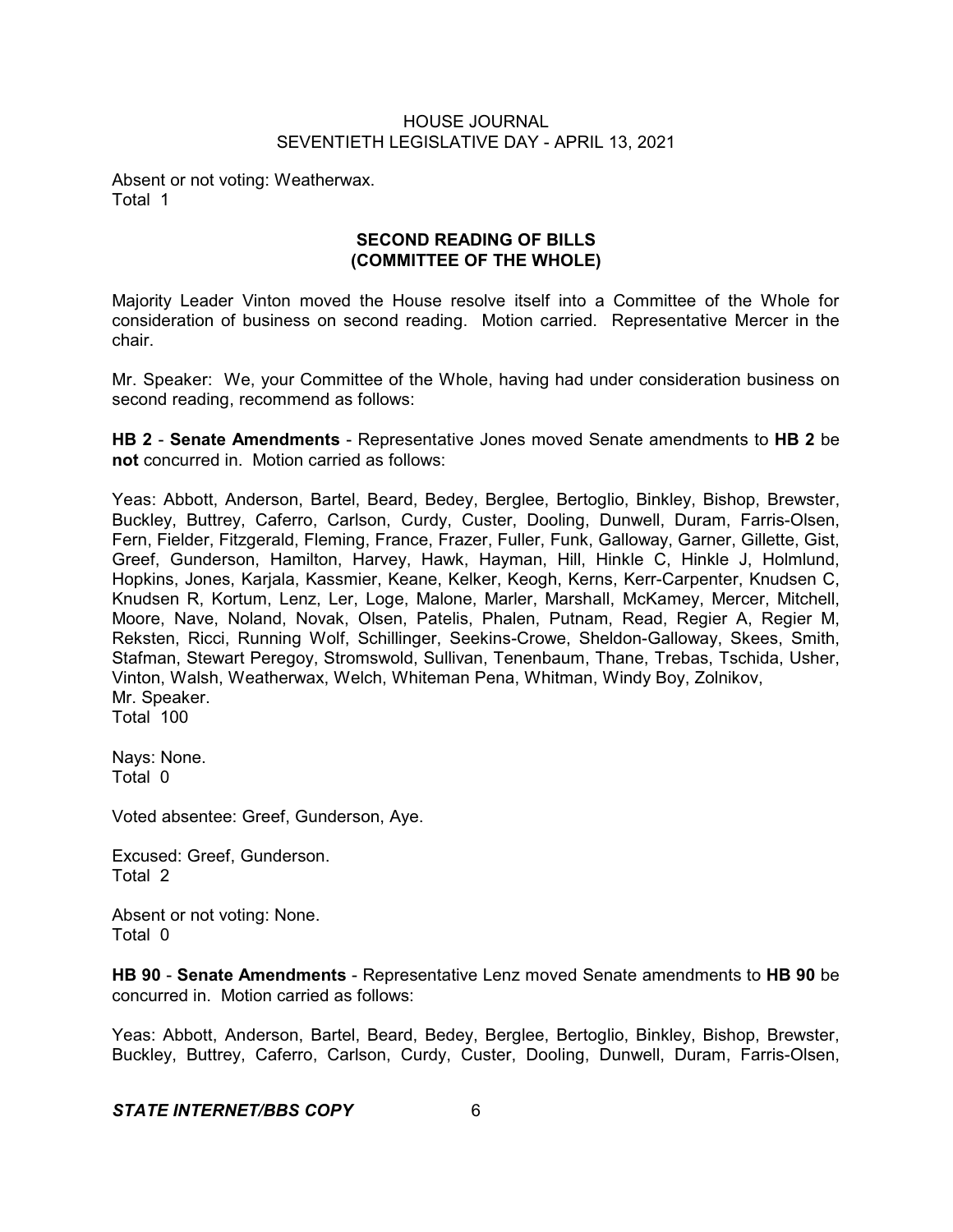Fern, Fielder, Fitzgerald, Fleming, France, Frazer, Fuller, Funk, Galloway, Garner, Gillette, Gist, Greef, Gunderson, Hamilton, Harvey, Hawk, Hayman, Hill, Hinkle C, Hinkle J, Holmlund, Hopkins, Jones, Karjala, Kassmier, Keane, Kelker, Keogh, Kerns, Kerr-Carpenter, Knudsen C, Knudsen R, Kortum, Lenz, Ler, Loge, Malone, Marler, Marshall, McKamey, Mercer, Mitchell, Moore, Nave, Noland, Novak, Olsen, Patelis, Phalen, Putnam, Read, Regier A, Regier M, Reksten, Ricci, Running Wolf, Schillinger, Seekins-Crowe, Sheldon-Galloway, Skees, Smith, Stafman, Stewart Peregoy, Stromswold, Sullivan, Tenenbaum, Thane, Trebas, Tschida, Usher, Vinton, Walsh, Weatherwax, Welch, Whiteman Pena, Whitman, Windy Boy, Zolnikov, Mr. Speaker. Total 100

Nays: None. Total 0

Voted absentee: Greef, Gunderson, Aye.

Excused: Greef, Gunderson. Total 2

Absent or not voting: None. Total 0

**HB 179** - **Senate Amendments** - Representative Bedey moved Senate amendments to **HB 179** be concurred in. Motion carried as follows:

Yeas: Abbott, Anderson, Bartel, Beard, Bedey, Berglee, Bertoglio, Binkley, Bishop, Brewster, Buckley, Buttrey, Caferro, Carlson, Curdy, Custer, Dooling, Dunwell, Farris-Olsen, Fern, Fitzgerald, Fleming, France, Frazer, Fuller, Funk, Garner, Gillette, Gist, Greef, Gunderson, Hamilton, Harvey, Hawk, Hayman, Hinkle J, Holmlund, Hopkins, Jones, Kassmier, Keane, Kelker, Keogh, Kerr-Carpenter, Knudsen C, Knudsen R, Kortum, Lenz, Ler, Loge, Malone, Marler, Marshall, McKamey, Mercer, Nave, Noland, Novak, Olsen, Patelis, Putnam, Regier A, Regier M, Ricci, Running Wolf, Schillinger, Seekins-Crowe, Smith, Stafman, Stewart Peregoy, Stromswold, Sullivan, Tenenbaum, Thane, Trebas, Tschida, Vinton, Walsh, Weatherwax, Welch, Whiteman Pena, Whitman, Windy Boy, Zolnikov, Mr. Speaker. Total 85

Nays: Duram, Fielder, Galloway, Hill, Hinkle C, Karjala, Kerns, Mitchell, Moore, Phalen, Read, Reksten, Sheldon-Galloway, Skees, Usher. Total 15

Voted absentee: Greef, Gunderson, Aye.

Excused: Greef, Gunderson. Total 2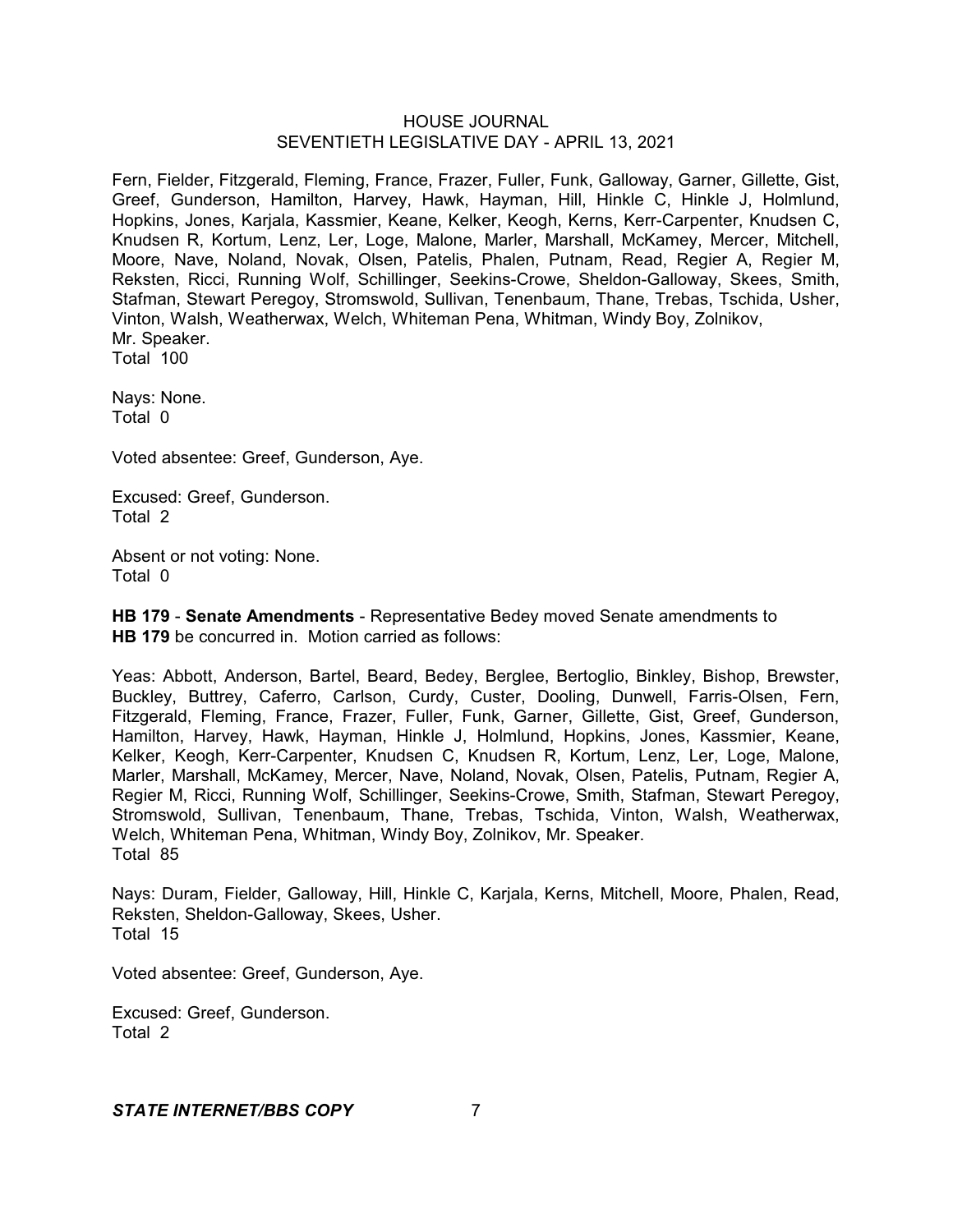Absent or not voting: None. Total 0

**HB 331** - **Senate Amendments** - Speaker Pro Tempore. Knudsen moved Senate amendments to **HB 331** be concurred in. Motion carried as follows:

Yeas: Abbott, Anderson, Bartel, Beard, Bedey, Berglee, Bertoglio, Binkley, Bishop, Brewster, Buckley, Buttrey, Caferro, Carlson, Curdy, Custer, Dooling, Dunwell, Duram, Farris-Olsen, Fern, Fielder, Fitzgerald, Fleming, France, Frazer, Fuller, Funk, Galloway, Garner, Gillette, Gist, Greef, Gunderson, Hamilton, Harvey, Hawk, Hayman, Hill, Hinkle C, Hinkle J, Holmlund, Hopkins, Jones, Karjala, Kassmier, Keane, Kelker, Keogh, Kerns, Kerr-Carpenter, Knudsen C, Knudsen R, Kortum, Lenz, Ler, Loge, Malone, Marler, Marshall, McKamey, Mercer, Mitchell, Moore, Nave, Noland, Novak, Olsen, Patelis, Phalen, Putnam, Read, Regier A, Regier M, Reksten, Ricci, Running Wolf, Schillinger, Seekins-Crowe, Sheldon-Galloway, Skees, Smith, Stafman, Stewart Peregoy, Stromswold, Sullivan, Thane, Trebas, Tschida, Usher, Vinton, Walsh, Weatherwax, Welch, Whiteman Pena, Whitman, Windy Boy, Zolnikov, Mr. Speaker. Total 99

Nays: Tenenbaum. Total 1

Voted absentee: Greef, Gunderson, Aye.

Excused: Greef, Gunderson. Total 2

Absent or not voting: None. Total 0

**HB 333** - **Senate Amendments** - Representative Usher moved Senate amendments to **HB 333** be concurred in. Motion carried as follows:

Yeas: Abbott, Anderson, Bartel, Beard, Bedey, Berglee, Bertoglio, Binkley, Bishop, Brewster, Buckley, Buttrey, Caferro, Carlson, Curdy, Custer, Dooling, Dunwell, Duram, Farris-Olsen, Fern, Fielder, Fitzgerald, Fleming, France, Frazer, Fuller, Funk, Galloway, Garner, Gillette, Gist, Greef, Gunderson, Hamilton, Harvey, Hawk, Hayman, Hill, Hinkle C, Hinkle J, Holmlund, Hopkins, Jones, Karjala, Kassmier, Keane, Kelker, Keogh, Kerns, Kerr-Carpenter, Knudsen C, Knudsen R, Kortum, Lenz, Ler, Loge, Malone, Marler, Marshall, McKamey, Mercer, Mitchell, Moore, Nave, Noland, Novak, Olsen, Patelis, Phalen, Putnam, Read, Regier A, Regier M, Reksten, Ricci, Running Wolf, Schillinger, Seekins-Crowe, Sheldon-Galloway, Skees, Smith, Stafman, Stewart Peregoy, Stromswold, Sullivan, Tenenbaum, Thane, Trebas, Tschida, Usher, Vinton, Walsh, Weatherwax, Welch, Whiteman Pena, Whitman, Windy Boy, Zolnikov, Mr. Speaker.

Total 100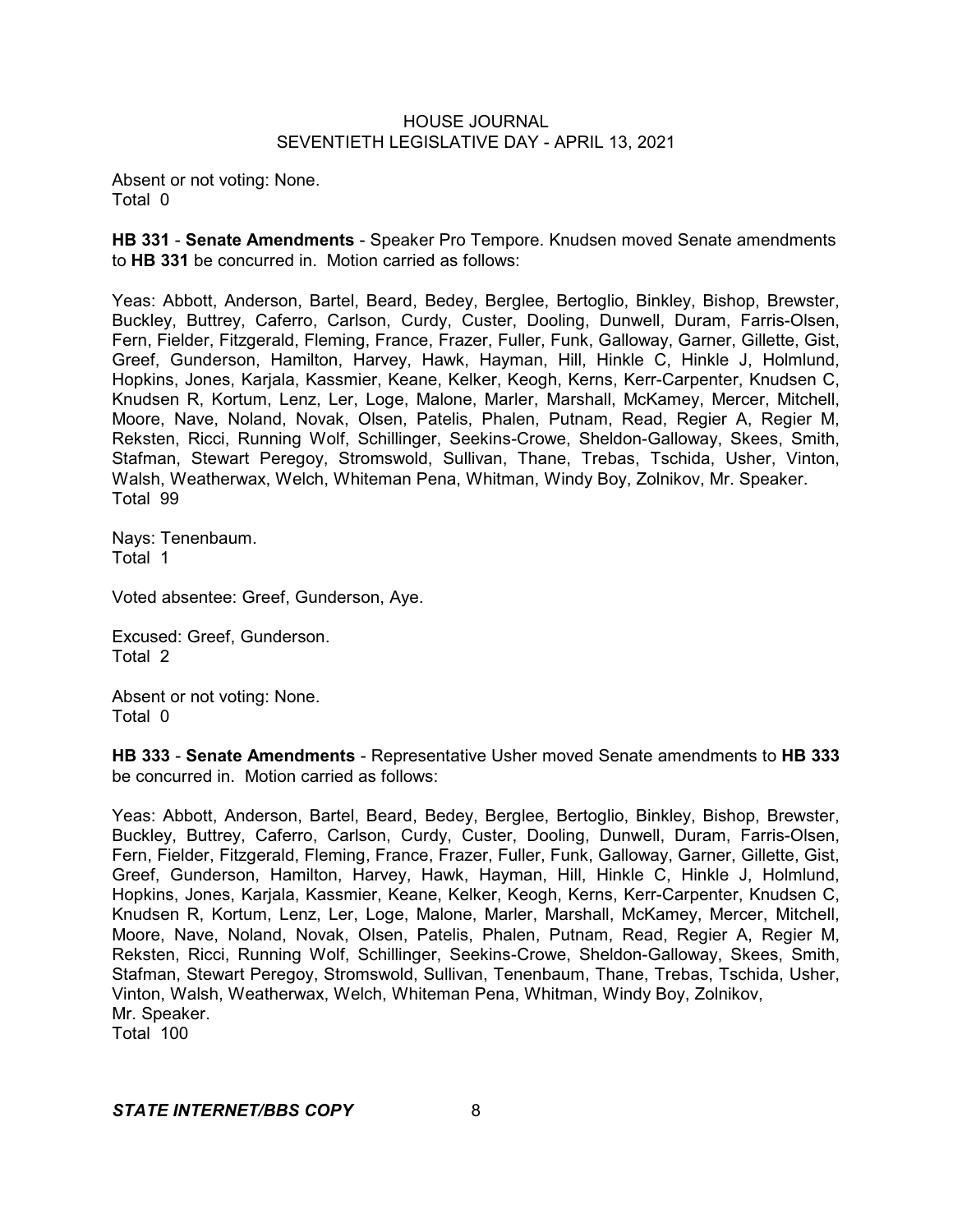Nays: None. Total 0

Voted absentee: Greef, Gunderson, Aye.

Excused: Greef, Gunderson. Total 2

Absent or not voting: None. Total 0

**HR 7** - Majority Leader Vinton moved **HR 7** be adopted.

**HR 7** - Representative Windy Boy moved **HR 7**, second reading copy, be amended as follows:

1. Page 2, line 7. **Following:** "services" **Insert:** ", not to exceed a total of \$10,000,"

Amendment **not** adopted as follows:

Yeas: Abbott, Bishop, Buckley, Caferro, Curdy, Dunwell, Farris-Olsen, France, Funk, Hamilton, Harvey, Hawk, Hayman, Karjala, Keane, Kelker, Keogh, Kerr-Carpenter, Kortum, Marler, Novak, Olsen, Running Wolf, Smith, Stafman, Stewart Peregoy, Sullivan, Tenenbaum, Thane, Weatherwax, Whiteman Pena, Windy Boy. Total 32

Nays: Anderson, Bartel, Beard, Bedey, Berglee, Bertoglio, Binkley, Brewster, Buttrey, Carlson, Custer, Dooling, Duram, Fern, Fielder, Fitzgerald, Fleming, Frazer, Fuller, Galloway, Garner, Gillette, Gist, Greef, Gunderson, Hill, Hinkle C, Hinkle J, Holmlund, Hopkins, Jones, Kassmier, Kerns, Knudsen C, Knudsen R, Lenz, Ler, Loge, Malone, Marshall, McKamey, Mercer, Mitchell, Moore, Nave, Noland, Patelis, Phalen, Putnam, Read, Regier A, Regier M, Reksten, Ricci, Schillinger, Seekins-Crowe, Sheldon-Galloway, Skees, Stromswold, Trebas, Tschida, Usher, Vinton, Walsh, Welch, Whitman, Zolnikov, Mr. Speaker. Total 68

Voted absentee: Greef, Gunderson, No.

Excused: Greef, Gunderson. Total 2

Absent or not voting: None. Total 0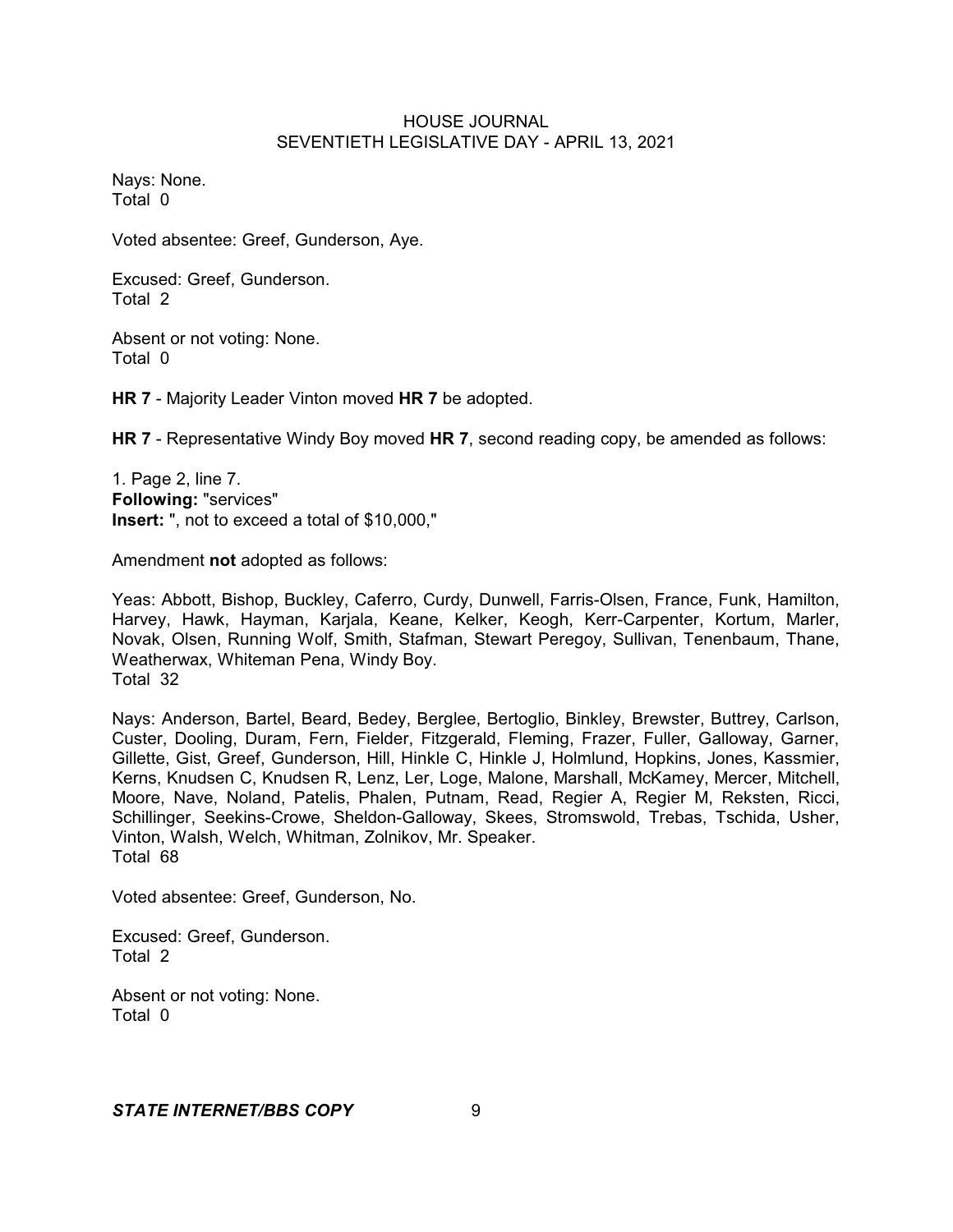**HR 7** - Majority Leader Vinton moved **HR 7** be adopted. Motion carried as follows:

Yeas: Anderson, Bartel, Beard, Bedey, Berglee, Bertoglio, Binkley, Brewster, Buttrey, Carlson, Custer, Dooling, Duram, Fielder, Fitzgerald, Fleming, Frazer, Fuller, Galloway, Garner, Gillette, Gist, Greef, Gunderson, Hill, Hinkle C, Hinkle J, Holmlund, Hopkins, Jones, Kassmier, Kerns, Knudsen C, Knudsen R, Lenz, Ler, Loge, Malone, Marshall, McKamey, Mercer, Mitchell, Moore, Nave, Noland, Patelis, Phalen, Putnam, Read, Regier A, Regier M, Reksten, Ricci, Schillinger, Seekins-Crowe, Sheldon-Galloway, Skees, Stromswold, Trebas, Tschida, Usher, Vinton, Walsh, Welch, Whitman, Zolnikov, Mr. Speaker. Total 67

Nays: Abbott, Bishop, Buckley, Caferro, Curdy, Dunwell, Farris-Olsen, Fern, France, Funk, Hamilton, Harvey, Hawk, Hayman, Karjala, Keane, Kelker, Keogh, Kerr-Carpenter, Kortum, Marler, Novak, Olsen, Running Wolf, Smith, Stafman, Stewart Peregoy, Sullivan, Tenenbaum, Thane, Weatherwax, Whiteman Pena, Windy Boy. Total 33

Voted absentee: Greef, Gunderson, Aye.

Excused: Greef, Gunderson. Total 2

Absent or not voting: None. Total 0

**SB 272** - Speaker Pro Tempore Knudsen moved **SB 272** be concurred in. Motion carried as follows:

Yeas: Anderson, Bartel, Beard, Bedey, Berglee, Bertoglio, Binkley, Brewster, Buckley, Buttrey, Carlson, Custer, Dooling, Duram, Fielder, Fitzgerald, Fleming, Frazer, Fuller, Galloway, Garner, Gillette, Gist, Greef, Gunderson, Hill, Hinkle C, Hinkle J, Holmlund, Hopkins, Jones, Kassmier, Kerns, Kerr-Carpenter, Knudsen C, Knudsen R, Lenz, Ler, Loge, Malone, Marshall, Mitchell, Nave, Noland, Patelis, Phalen, Putnam, Read, Regier A, Regier M, Reksten, Ricci, Schillinger, Seekins-Crowe, Sheldon-Galloway, Skees, Stromswold, Trebas, Tschida, Usher, Vinton, Walsh, Welch, Whitman, Zolnikov, Mr. Speaker. Total 66

Nays: Abbott, Bishop, Caferro, Curdy, Dunwell, Farris-Olsen, Fern, France, Funk, Hamilton, Harvey, Hawk, Hayman, Karjala, Keane, Kelker, Keogh, Kortum, Marler, McKamey, Mercer, Moore, Novak, Olsen, Running Wolf, Smith, Stafman, Stewart Peregoy, Sullivan, Tenenbaum, Thane, Weatherwax, Whiteman Pena, Windy Boy. Total 34

Voted absentee: Greef, Gunderson, Aye.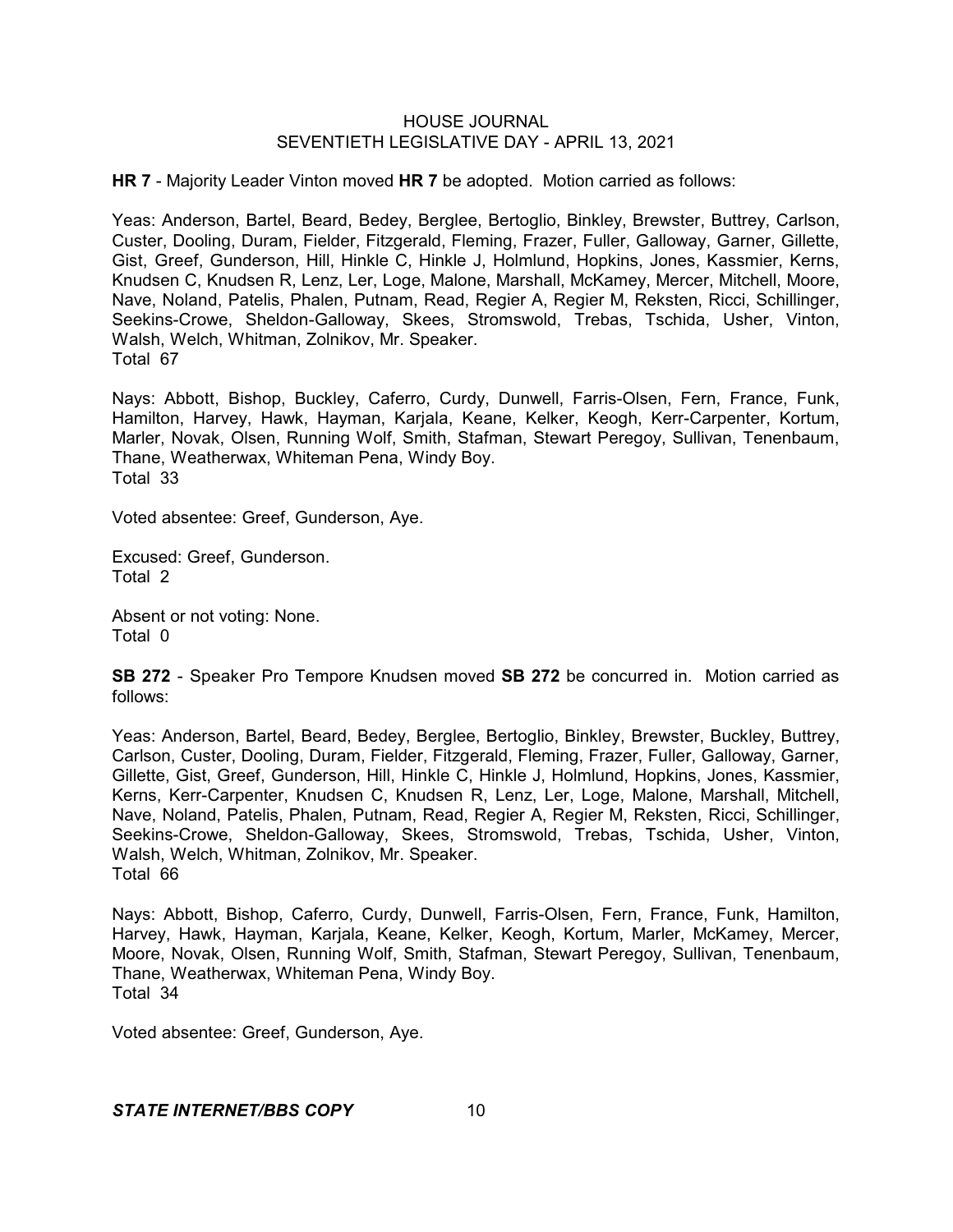Excused: Greef, Gunderson. Total 2

Absent or not voting: None. Total 0

**SB 301** - Representative Loge moved **SB 301** be concurred in. Motion carried as follows:

Yeas: Anderson, Bartel, Beard, Bedey, Berglee, Bertoglio, Binkley, Brewster, Buttrey, Carlson, Custer, Dooling, Duram, Fielder, Fitzgerald, Fleming, Frazer, Fuller, Galloway, Garner, Gillette, Gist, Greef, Gunderson, Hill, Hinkle C, Hinkle J, Holmlund, Hopkins, Jones, Kassmier, Kerns, Knudsen C, Knudsen R, Lenz, Ler, Loge, Malone, Marshall, McKamey, Mercer, Mitchell, Moore, Nave, Noland, Patelis, Phalen, Putnam, Read, Regier A, Regier M, Reksten, Ricci, Schillinger, Seekins-Crowe, Sheldon-Galloway, Skees, Stromswold, Trebas, Tschida, Usher, Vinton, Walsh, Welch, Whitman, Zolnikov, Mr. Speaker. Total 67

Nays: Abbott, Bishop, Buckley, Caferro, Curdy, Dunwell, Farris-Olsen, Fern, France, Funk, Hamilton, Harvey, Hawk, Hayman, Karjala, Keane, Kelker, Keogh, Kerr-Carpenter, Kortum,

Marler, Novak, Olsen, Running Wolf, Smith, Stafman, Stewart Peregoy, Sullivan, Tenenbaum, Thane, Weatherwax, Whiteman Pena, Windy Boy. Total 33

Voted absentee: Greef, Gunderson, Aye.

Excused: Greef, Gunderson. Total 2

Absent or not voting: None. Total 0

**SB 314** - Representative Berglee moved **SB 314** be concurred in. Motion carried as follows:

Yeas: Anderson, Bartel, Beard, Bedey, Berglee, Bertoglio, Binkley, Brewster, Buttrey, Carlson, Custer, Dooling, Duram, Fielder, Fitzgerald, Fleming, Frazer, Fuller, Galloway, Garner, Gillette, Gist, Gunderson, Hill, Hinkle C, Hinkle J, Holmlund, Hopkins, Jones, Kassmier, Kerns, Knudsen C, Knudsen R, Lenz, Ler, Loge, Malone, Marshall, McKamey, Mercer, Mitchell, Moore, Noland, Patelis, Phalen, Read, Regier A, Regier M, Reksten, Ricci, Schillinger, Seekins-Crowe, Sheldon-Galloway, Skees, Stromswold, Trebas, Tschida, Usher, Vinton, Walsh, Welch, Whitman, Zolnikov, Mr. Speaker. Total 64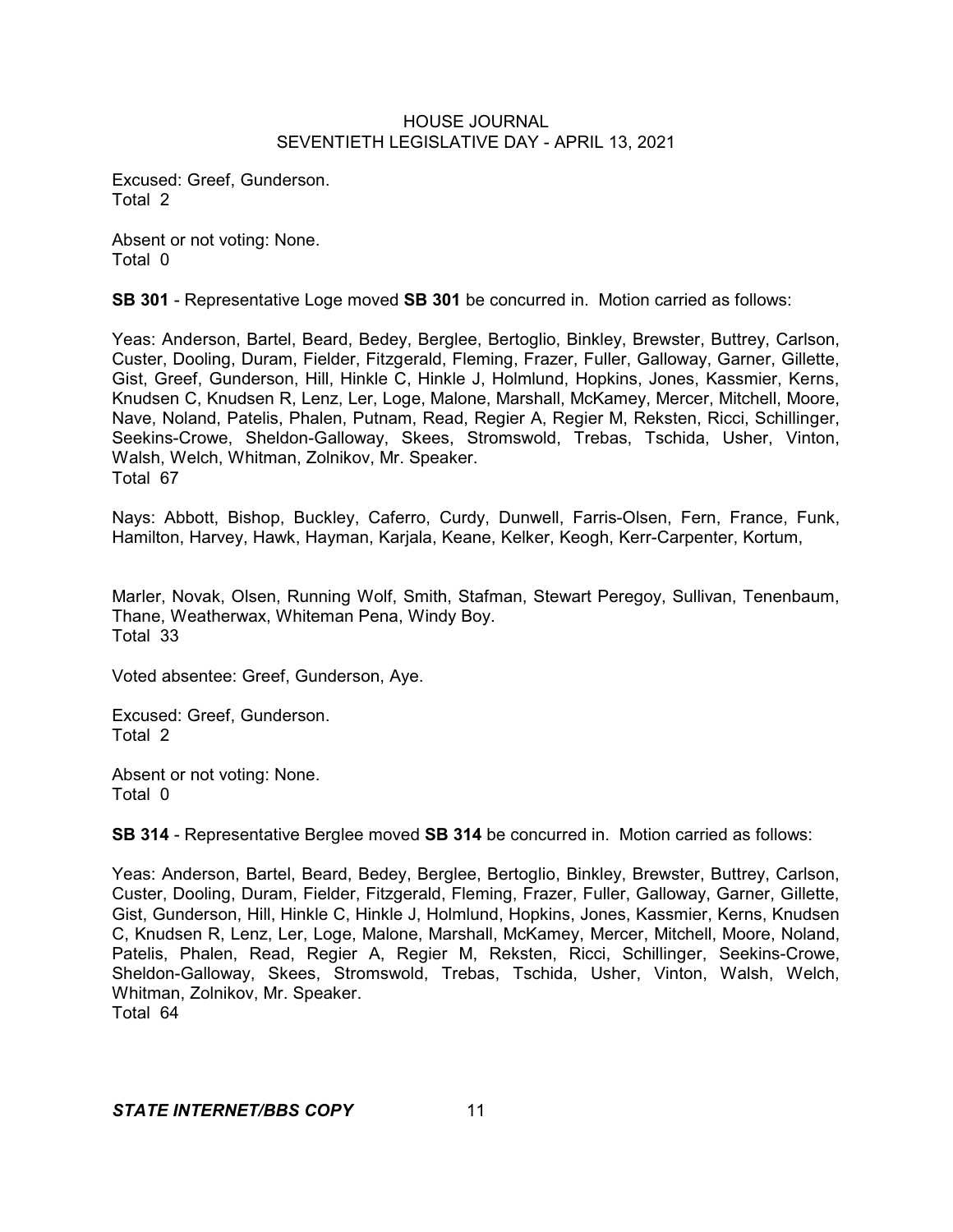Nays: Abbott, Bishop, Buckley, Caferro, Curdy, Dunwell, Farris-Olsen, Fern, France, Funk, Greef, Hamilton, Harvey, Hawk, Hayman, Karjala, Keane, Kelker, Keogh, Kerr-Carpenter, Kortum, Marler, Nave, Novak, Olsen, Putnam, Running Wolf, Smith, Stafman, Stewart Peregoy, Sullivan, Tenenbaum, Thane, Weatherwax, Whiteman Pena, Windy Boy. Total 36

Voted absentee: Gunderson, Aye; Greef, No.

Excused: Greef, Gunderson. Total 2

Absent or not voting: None. Total 0

**SB 337** - Representative Loge moved **SB 337** be concurred in. Motion carried as follows:

Yeas: Anderson, Bartel, Beard, Bedey, Berglee, Bertoglio, Binkley, Brewster, Buttrey, Carlson, Custer, Dooling, Duram, Fielder, Fitzgerald, Fleming, Frazer, Fuller, Galloway, Garner, Gillette, Gist, Greef, Gunderson, Hill, Hinkle C, Hinkle J, Holmlund, Hopkins, Jones, Kassmier, Kerns, Knudsen C, Knudsen R, Lenz, Ler, Loge, Malone, Marshall, McKamey, Mercer, Mitchell, Moore, Nave, Noland, Patelis, Phalen, Putnam, Read, Regier A, Regier M, Reksten, Ricci, Schillinger, Seekins-Crowe, Sheldon-Galloway, Skees, Stromswold, Trebas, Tschida, Usher, Vinton, Walsh, Welch, Whitman, Zolnikov, Mr. Speaker. Total 67

Nays: Abbott, Bishop, Buckley, Caferro, Curdy, Dunwell, Farris-Olsen, Fern, France, Funk, Hamilton, Harvey, Hawk, Hayman, Karjala, Keane, Kelker, Keogh, Kerr-Carpenter, Kortum, Marler, Novak, Olsen, Running Wolf, Smith, Stafman, Stewart Peregoy, Sullivan, Tenenbaum, Thane, Weatherwax, Whiteman Pena, Windy Boy. Total 33

Voted absentee: Greef, Gunderson, Aye.

Excused: Greef, Gunderson. Total 2

Absent or not voting: None. Total 0

**SB 338** - Representative Phalen moved **SB 338** be concurred in. Motion carried as follows:

Yeas: Anderson, Bartel, Beard, Bedey, Berglee, Bertoglio, Binkley, Brewster, Buttrey, Carlson, Custer, Dooling, Duram, Fielder, Fitzgerald, Fleming, Frazer, Fuller, Galloway, Garner, Gillette, Gist, Greef, Gunderson, Hill, Hinkle C, Hinkle J, Holmlund, Hopkins, Jones, Kassmier, Kerns, Knudsen C, Knudsen R, Lenz, Ler, Loge, Malone, Marshall, McKamey, Mercer, Mitchell, Moore,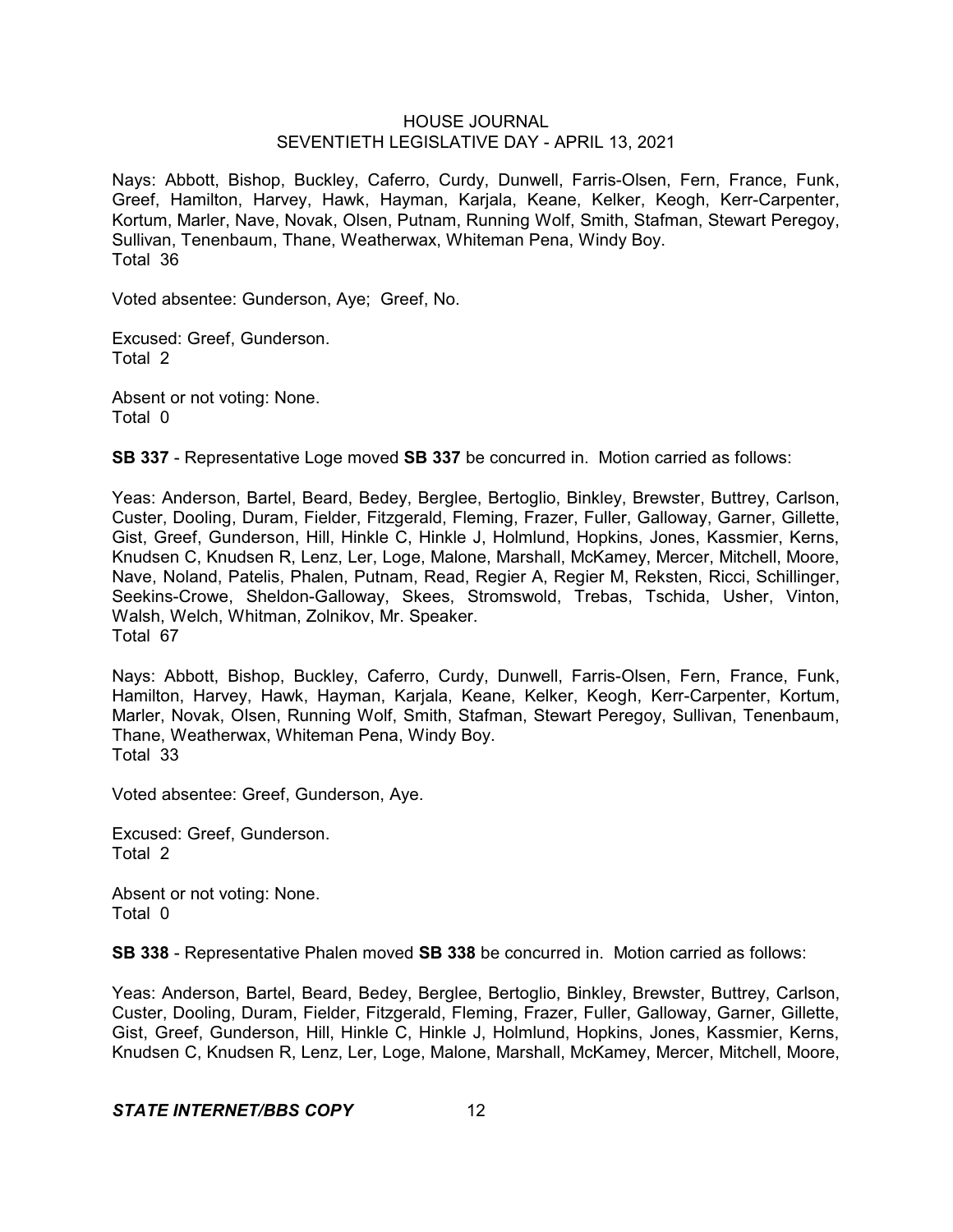Nave, Noland, Patelis, Phalen, Putnam, Read, Regier A, Regier M, Reksten, Ricci, Schillinger, Seekins-Crowe, Sheldon-Galloway, Skees, Stromswold, Trebas, Tschida, Usher, Vinton, Walsh, Welch, Whitman, Zolnikov, Mr. Speaker. Total 67

Nays: Abbott, Bishop, Buckley, Caferro, Curdy, Dunwell, Farris-Olsen, Fern, France, Funk, Hamilton, Harvey, Hawk, Hayman, Karjala, Keane, Kelker, Keogh, Kerr-Carpenter, Kortum, Marler, Novak, Olsen, Running Wolf, Smith, Stafman, Stewart Peregoy, Sullivan, Tenenbaum, Thane, Weatherwax, Whiteman Pena, Windy Boy. Total 33

Voted absentee: Greef, Gunderson, Aye.

Excused: Greef, Gunderson. Total 2

Absent or not voting: None. Total 0

**SB 360** - Representative Duram moved **SB 360** be concurred in. Motion carried as follows:

Yeas: Anderson, Bartel, Beard, Bedey, Berglee, Bertoglio, Binkley, Brewster, Buckley, Buttrey, Carlson, Curdy, Custer, Dooling, Duram, Fern, Fielder, Fitzgerald, Fleming, France, Frazer, Fuller, Galloway, Garner, Gillette, Gist, Greef, Gunderson, Hill, Hinkle C, Hinkle J, Holmlund, Hopkins, Jones, Kassmier, Kerns, Kerr-Carpenter, Knudsen C, Knudsen R, Lenz, Ler, Loge, Malone, Marshall, McKamey, Mercer, Mitchell, Moore, Nave, Noland, Patelis, Phalen, Putnam,

Read, Regier A, Regier M, Reksten, Ricci, Running Wolf, Schillinger, Seekins-Crowe, Sheldon-Galloway, Skees, Stromswold, Trebas, Tschida, Usher, Vinton, Walsh, Welch, Whitman, Windy Boy, Zolnikov, Mr. Speaker. Total 74

Nays: Abbott, Bishop, Caferro, Dunwell, Farris-Olsen, Funk, Hamilton, Harvey, Hawk, Hayman, Karjala, Keane, Kelker, Keogh, Kortum, Marler, Novak, Olsen, Smith, Stafman, Stewart Peregoy, Sullivan, Tenenbaum, Thane, Weatherwax, Whiteman Pena. Total 26

Voted absentee: Greef, Gunderson, Aye.

Excused: Greef, Gunderson. Total 2

Absent or not voting: None. Total 0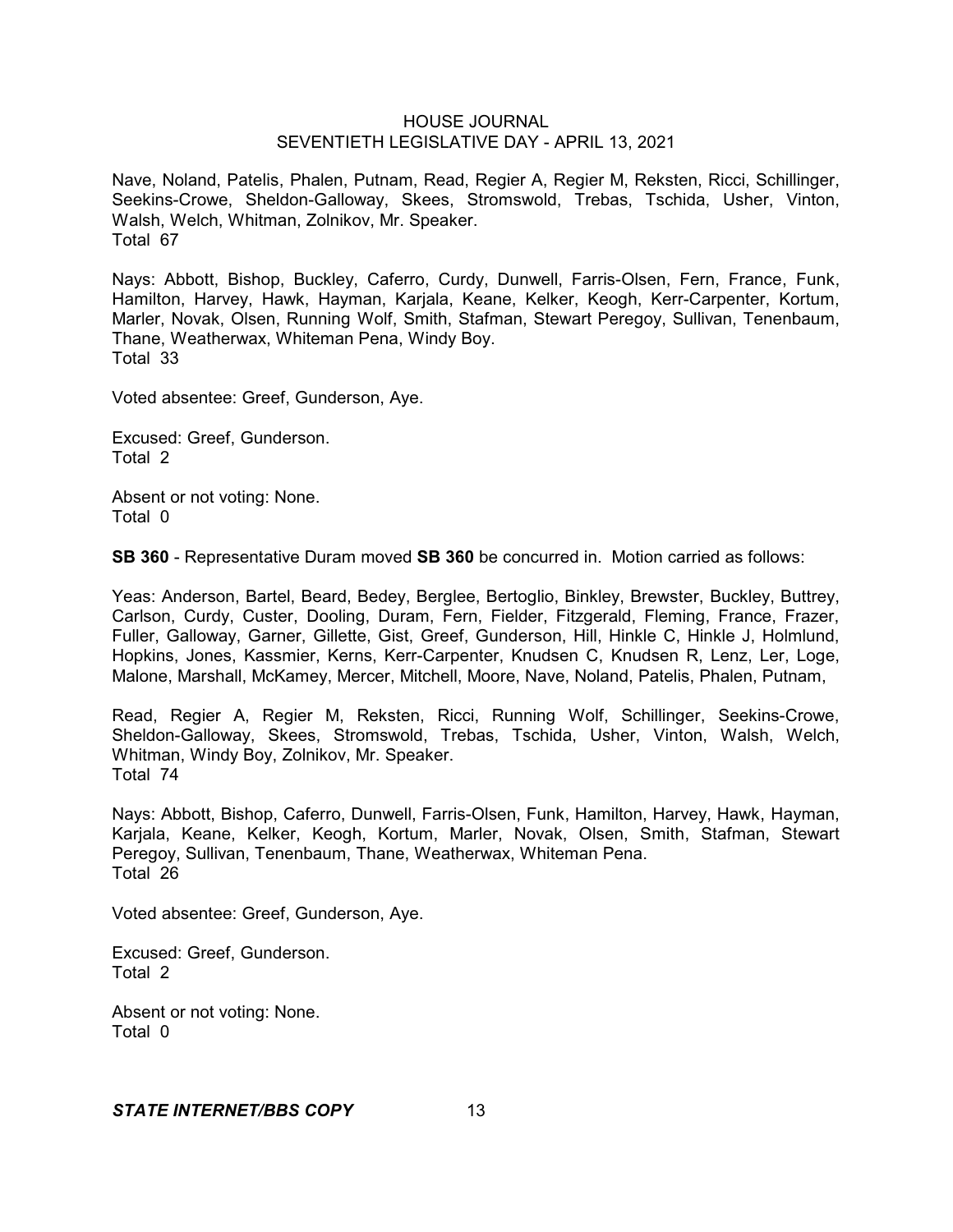**SJR 8** - Representative Phalen moved **SJR 8** be concurred in. Motion carried as follows:

Yeas: Anderson, Bartel, Beard, Bedey, Berglee, Bertoglio, Binkley, Brewster, Buttrey, Carlson, Custer, Dooling, Duram, Fielder, Fitzgerald, Fleming, Frazer, Fuller, Galloway, Garner, Gillette, Gist, Greef, Gunderson, Hill, Hinkle C, Hinkle J, Holmlund, Hopkins, Jones, Kassmier, Kerns, Knudsen C, Knudsen R, Lenz, Ler, Loge, Malone, Marshall, McKamey, Mercer, Mitchell, Moore, Nave, Noland, Patelis, Phalen, Putnam, Read, Regier A, Regier M, Reksten, Ricci, Schillinger, Seekins-Crowe, Sheldon-Galloway, Skees, Stromswold, Trebas, Tschida, Usher, Vinton, Walsh, Welch, Whitman, Zolnikov, Mr. Speaker. Total 67

Nays: Abbott, Bishop, Buckley, Caferro, Curdy, Dunwell, Farris-Olsen, Fern, France, Funk, Hamilton, Harvey, Hawk, Hayman, Karjala, Keane, Kelker, Keogh, Kerr-Carpenter, Kortum, Marler, Novak, Olsen, Running Wolf, Smith, Stafman, Stewart Peregoy, Sullivan, Tenenbaum, Thane, Weatherwax, Whiteman Pena, Windy Boy. Total 33

Voted absentee: Greef, Gunderson, Aye.

Excused: Greef, Gunderson. Total 2

Absent or not voting: None. Total 0

**SJR 10** - Representative Skees moved **SJR 10** be concurred in. Motion carried as follows:

Yeas: Anderson, Bartel, Beard, Bedey, Berglee, Bertoglio, Binkley, Bishop, Brewster, Buckley, Buttrey, Caferro, Carlson, Curdy, Custer, Dooling, Duram, Fern, Fielder, Fitzgerald, Fleming, France, Frazer, Fuller, Funk, Galloway, Garner, Gillette, Gist, Greef, Gunderson, Harvey, Hawk, Hill, Hinkle C, Hinkle J, Holmlund, Hopkins, Jones, Kassmier, Keane, Kelker, Kerns, Kerr-Carpenter, Knudsen C, Knudsen R, Lenz, Ler, Loge, Malone, Marshall, McKamey, Mercer, Mitchell, Moore, Nave, Noland, Novak, Olsen, Patelis, Phalen, Putnam, Read, Regier A, Regier M, Reksten, Ricci, Running Wolf, Schillinger, Seekins-Crowe, Sheldon-Galloway, Skees, Smith, Stafman, Stewart Peregoy, Stromswold, Sullivan, Trebas, Tschida, Usher, Vinton, Walsh, Welch, Whiteman Pena, Whitman, Zolnikov, Mr. Speaker. Total 87

Nays: Abbott, Dunwell, Farris-Olsen, Hamilton, Hayman, Karjala, Keogh, Kortum, Marler, Tenenbaum, Thane, Weatherwax, Windy Boy. Total 13

Voted absentee: Greef, Gunderson, Aye.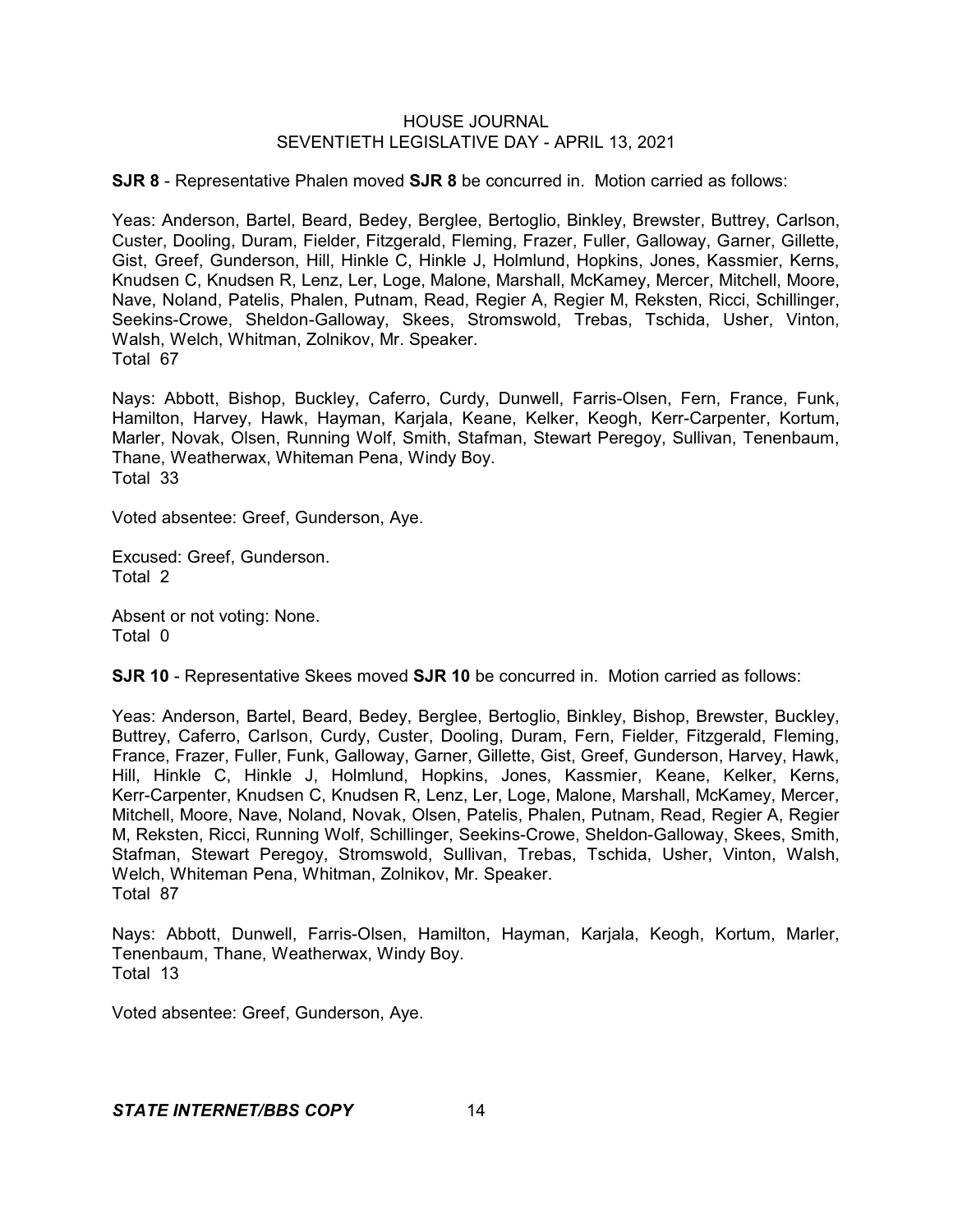Excused: Greef, Gunderson. Total 2

Absent or not voting: None. Total 0

**SJR 18** - Representative Fielder moved **SJR 18** be concurred in.

**SJR 18** - Representative Fielder moved **SJR 18**, second reading copy, be amended as follows:

1. Title, line 7 through line 8.

**Strike:** "THAT" on line 7 through "CRITERIA" on line 8

# 2. Page 1.

**Following:** line 19

**Insert:** "WHEREAS, in Senate Report 151 of the 96th United States Congress, the Congress instructed that the authority to designate distinct population segments be exercised "sparingly and only when the biological evidence indicates that such action is warranted"; and"

# 3. Page 1.

**Following:** line 28

**Insert:** "WHEREAS, for the purpose of the discrete population segment policy, the United States Fish and Wildlife Service and the National Marine Fisheries Service define "discreteness" as being separated from other populations of the same species by physical, physiological, ecological, or behavioral factors, or as being delimited by international governmental boundaries with significant differences in habitat management, conservation regulations, exploitation control, or regulatory mechanisms, and

WHEREAS, because of the genetic interchange between the Northern Continental Divide, Cabinet-Yaak, and Selkirk grizzly bear recovery zones, and because of the genetic interchange that occurs between grizzly bears crossing the border between the United States and Canada, these three recovery zones should be considered one large interbreeding distinct population segment; and

WHEREAS, delisting efforts for the Greater Yellowstone Grizzly Bear Recovery Zone have been ongoing for 13 years, and the grizzly bear population in the Northern Continental Divide Grizzly Bear Recovery Zone has reached recovery goals and should also be in an ongoing delisting process; and"

4. Page 2, line 1 through page 2, line 15

**Strike:** "WHEREAS" on line 1 through "conservation" on line 15

**Insert:** "WHEREAS, delays in the United States Fish and Wildlife Service delisting process create a significant loss of social tolerance among Montanans who are adversely impacted by the continued expansion of grizzly bears"

5. Page 2, line 19 through line 22.

**Strike:** "in" on line 19 through "plans" on line 22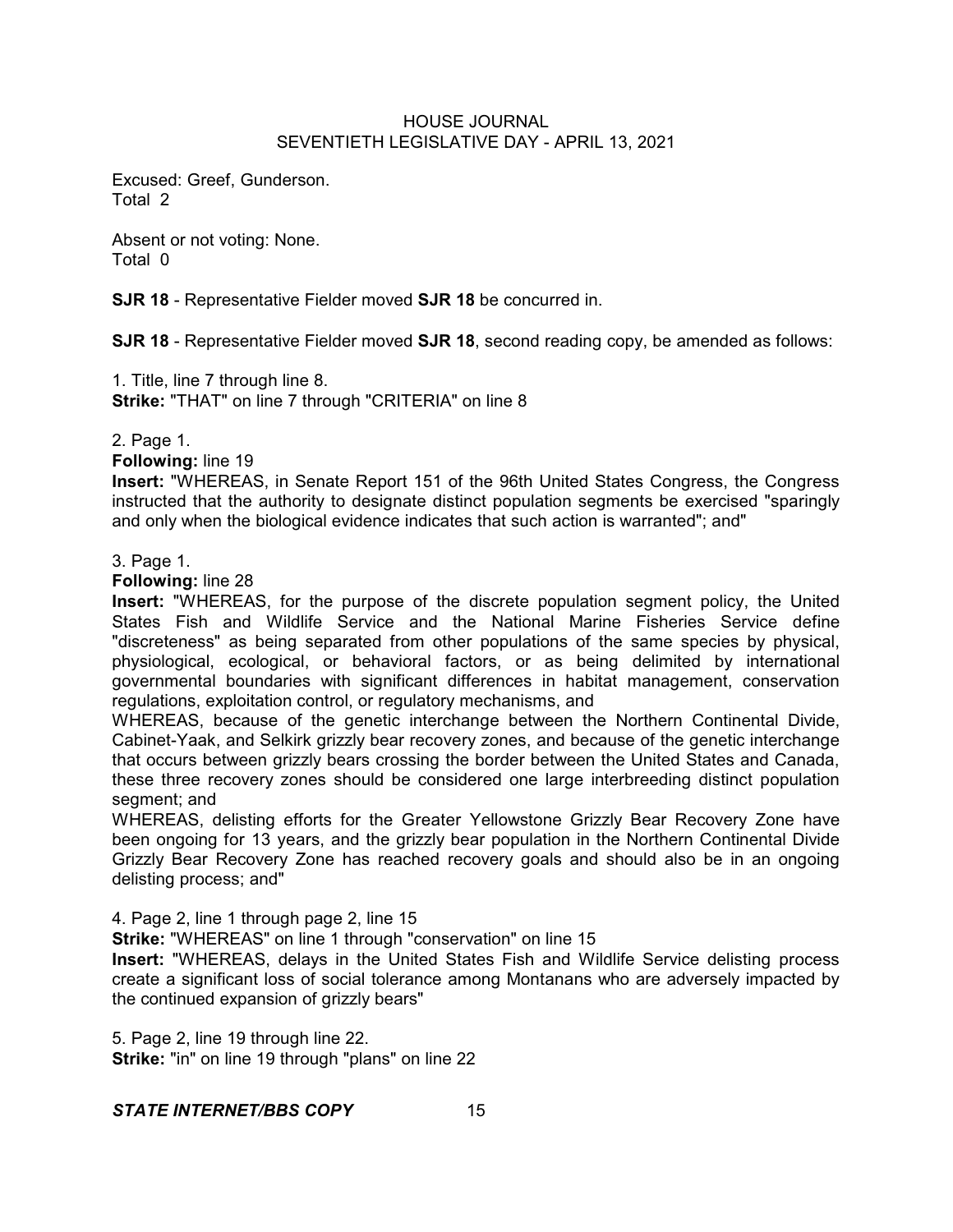**Insert:** "from the Endangered Species Act and the return of Montana grizzly bears to state management"

6. Page 2, line 24 through line 26. **Strike:** "in" on line 24 through "challenges" on line 26 **Insert:** "across all ranges"

7. Page 2, line 27 through page 3, line 1.

**Following:** "Legislature" on line 27

**Strike:** remainder of line 27 through "Montana" on page 3, line 1

**Insert:** "requests that the United States Fish and Wildlife Service create a statewide distinct population segment that includes all of Montana's grizzly bear recovery zones for the purpose of delisting the bear and returning its management to state control"

8. Page 3, line 6 through line 8.

**Strike:** "to" on line 6 through "delisting" on line 8

**Insert:** ", as part of its efforts to return management of Montana's grizzly bears to the state, to exempt the delisting of grizzly bear populations from judicial review"

9. Page 3, line 9 through line 11. **Strike:** line 9 through line 11 in their entirety

Amendment adopted as follows:

Yeas: Anderson, Bartel, Beard, Bedey, Berglee, Bertoglio, Binkley, Brewster, Buckley, Buttrey, Carlson, Custer, Dooling, Duram, Fielder, Fitzgerald, Fleming, Frazer, Fuller, Galloway, Garner, Gillette, Gist, Greef, Gunderson, Hill, Hinkle C, Hinkle J, Holmlund, Hopkins, Jones, Kassmier, Kerns, Knudsen C, Knudsen R, Lenz, Ler, Loge, Malone, Marshall, McKamey, Mercer, Mitchell, Moore, Nave, Noland, Patelis, Phalen, Read, Regier A, Regier M, Reksten, Ricci, Schillinger, Seekins-Crowe, Sheldon-Galloway, Skees, Stromswold, Trebas, Tschida, Usher, Vinton, Walsh, Welch, Whitman, Zolnikov, Mr. Speaker. Total 67

Nays: Abbott, Bishop, Caferro, Curdy, Dunwell, Farris-Olsen, Fern, France, Funk, Hamilton, Harvey, Hawk, Hayman, Karjala, Keane, Kelker, Keogh, Kerr-Carpenter, Kortum, Marler, Novak, Olsen, Putnam, Running Wolf, Smith, Stafman, Stewart Peregoy, Sullivan, Tenenbaum, Thane, Weatherwax, Whiteman Pena, Windy Boy. Total 33

Voted absentee: Greef, Gunderson, Aye.

Excused: Greef, Gunderson. Total 2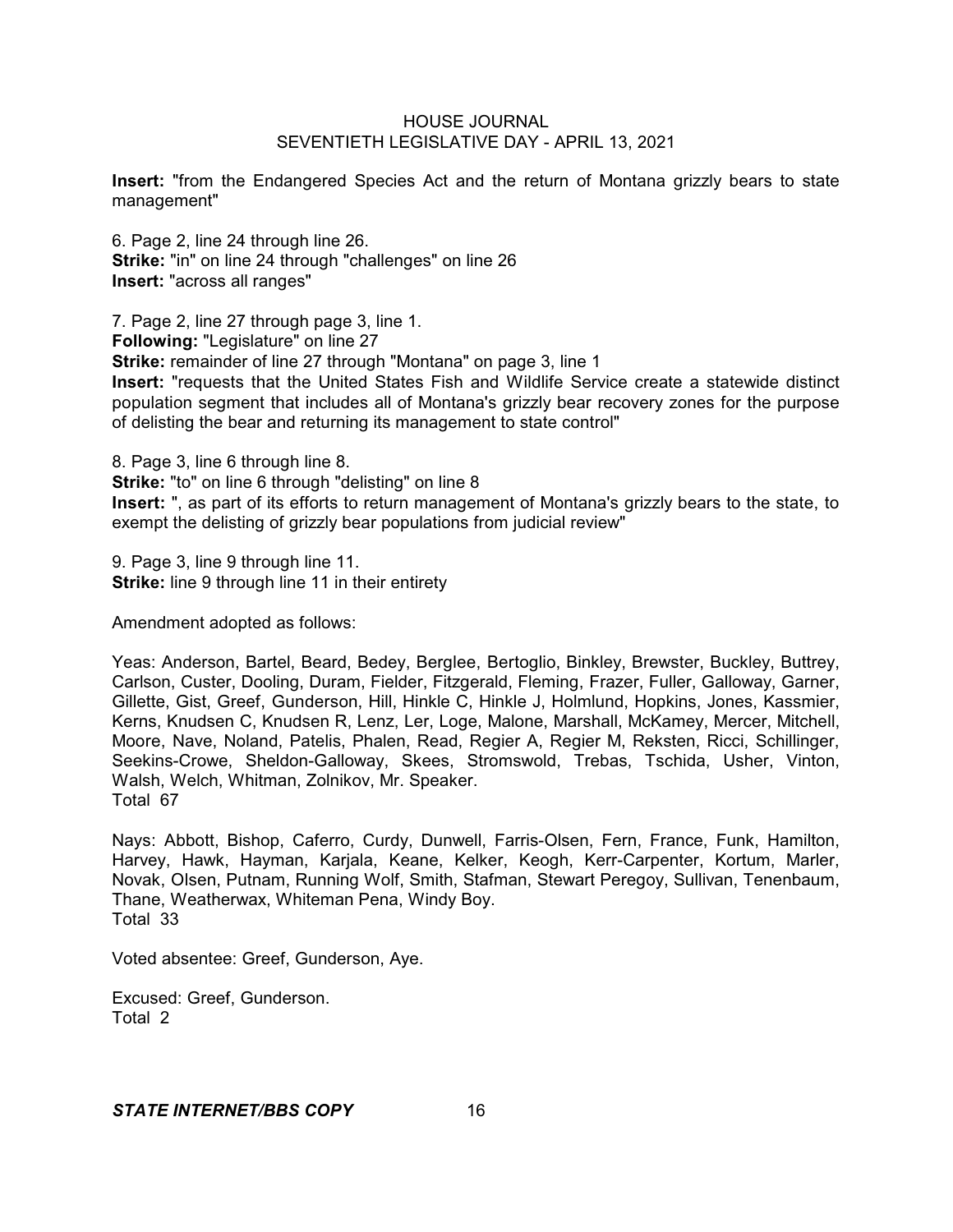Absent or not voting: None. Total 0

**SJR 18** - Representative Fielder moved **SJR 18**, as amended, be concurred in. Motion carried as follows:

Yeas: Anderson, Bartel, Beard, Bedey, Berglee, Bertoglio, Binkley, Brewster, Buckley, Buttrey, Carlson, Custer, Dooling, Duram, Fielder, Fitzgerald, Fleming, Frazer, Fuller, Galloway, Garner, Gillette, Gist, Greef, Gunderson, Hill, Hinkle C, Hinkle J, Holmlund, Hopkins, Jones, Kassmier, Kerns, Knudsen C, Knudsen R, Lenz, Ler, Loge, Malone, Marshall, McKamey, Mercer, Mitchell, Moore, Nave, Noland, Patelis, Phalen, Putnam, Read, Regier A, Regier M, Reksten, Ricci, Schillinger, Seekins-Crowe, Sheldon-Galloway, Skees, Stromswold, Trebas, Tschida, Usher, Vinton, Walsh, Welch, Whitman, Zolnikov, Mr. Speaker. Total 68

Nays: Abbott, Bishop, Caferro, Curdy, Dunwell, Farris-Olsen, Fern, France, Funk, Hamilton, Harvey, Hawk, Hayman, Karjala, Keane, Kelker, Keogh, Kerr-Carpenter, Kortum, Marler, Novak, Olsen, Running Wolf, Smith, Stafman, Stewart Peregoy, Sullivan, Tenenbaum, Thane, Weatherwax, Whiteman Pena, Windy Boy. Total 32

Voted absentee: Greef, Gunderson, Aye.

Excused: Greef, Gunderson. Total 2

Absent or not voting: None. Total 0

Majority Leader Vinton moved the Committee rise and report. Motion carried. Committee arose. House resumed. Mr. Speaker presiding. Chair Mercer moved the Committee of the Whole report be adopted. Report adopted as follows:

Yeas: Abbott, Anderson, Bartel, Beard, Bedey, Berglee, Bertoglio, Binkley, Brewster, Buckley, Buttrey, Caferro, Carlson, Curdy, Custer, Dooling, Dunwell, Duram, Farris-Olsen, Fern, Fielder, Fitzgerald, Fleming, France, Frazer, Fuller, Funk, Galloway, Garner, Gist, Harvey, Hawk, Hill, Hinkle C, Hinkle J, Holmlund, Hopkins, Jones, Kassmier, Kelker, Keogh, Kerns, Kerr-Carpenter, Knudsen C, Knudsen R, Lenz, Ler, Loge, Malone, Marler, Marshall, McKamey, Mitchell, Moore, Nave, Noland, Novak, Patelis, Phalen, Putnam, Read, Regier A, Regier M, Reksten, Ricci, Schillinger, Seekins-Crowe, Sheldon-Galloway, Skees, Stafman, Stromswold, Sullivan, Tenenbaum, Thane, Trebas, Tschida, Vinton, Walsh, Welch, Whitman, Zolnikov, Mr. Speaker. Total 82

Nays: Bishop, Hamilton, Hayman, Karjala, Kortum, Olsen, Running Wolf, Smith, Stewart Peregoy, Usher, Weatherwax, Whiteman Pena, Windy Boy. Total 13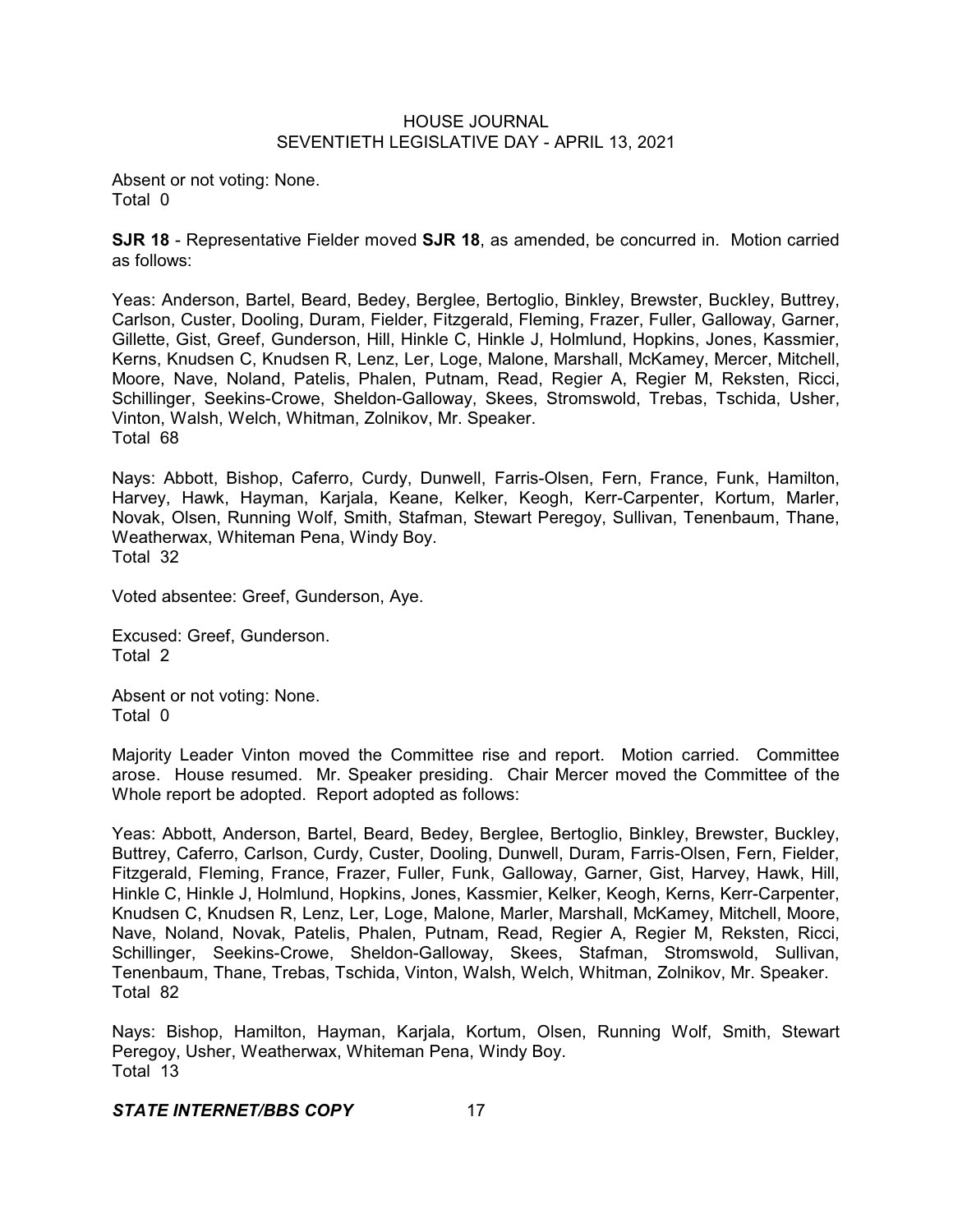Voted absentee: None.

Excused: Greef, Gunderson. Total 2

Absent or not voting: Gillette, Keane, Mercer. Total 3

# **THIRD READING OF BILLS**

The following bills having been read three several times, title and history agreed to, were disposed of in the following manner:

**HB 129** passed as follows:

Yeas: Anderson, Bartel, Beard, Bedey, Berglee, Bertoglio, Binkley, Brewster, Buttrey, Carlson, Curdy, Custer, Dooling, Duram, Fern, Fielder, Fitzgerald, Fleming, Frazer, Fuller, Galloway, Garner, Gillette, Gist, Hawk, Hill, Hinkle C, Hinkle J, Holmlund, Hopkins, Jones, Kassmier, Kerns, Kerr-Carpenter, Knudsen C, Knudsen R, Lenz, Ler, Loge, Malone, Marshall, McKamey, Mercer, Mitchell, Moore, Nave, Noland, Patelis, Putnam, Read, Regier A, Regier M, Reksten, Ricci, Schillinger, Seekins-Crowe, Sheldon-Galloway, Skees, Stromswold, Thane, Trebas, Tschida, Usher, Vinton, Walsh, Welch, Whitman, Zolnikov, Mr. Speaker. Total 69

Nays: Abbott, Bishop, Buckley, Caferro, Dunwell, Farris-Olsen, Funk, Hamilton, Harvey, Hayman, Karjala, Keane, Kelker, Keogh, Kortum, Marler, Novak, Olsen, Phalen, Running Wolf, Stafman, Stewart Peregoy, Sullivan, Tenenbaum, Weatherwax, Whiteman Pena, Windy Boy. Total 27

Voted absentee: None.

Excused: Greef, Gunderson. Total 2

Absent or not voting: France, Smith. Total 2

**HB 146** passed as follows:

Yeas: Abbott, Anderson, Bartel, Beard, Bedey, Berglee, Bertoglio, Binkley, Bishop, Brewster, Buckley, Buttrey, Caferro, Carlson, Curdy, Custer, Dooling, Dunwell, Duram, Farris-Olsen, Fern, Fielder, Fitzgerald, Fleming, France, Frazer, Fuller, Funk, Galloway, Garner, Gillette, Gist, Hamilton, Harvey, Hawk, Hayman, Hill, Hinkle C, Hinkle J, Holmlund, Hopkins, Jones, Kassmier, Keane, Kelker, Keogh, Kerns, Kerr-Carpenter, Knudsen C, Knudsen R, Kortum,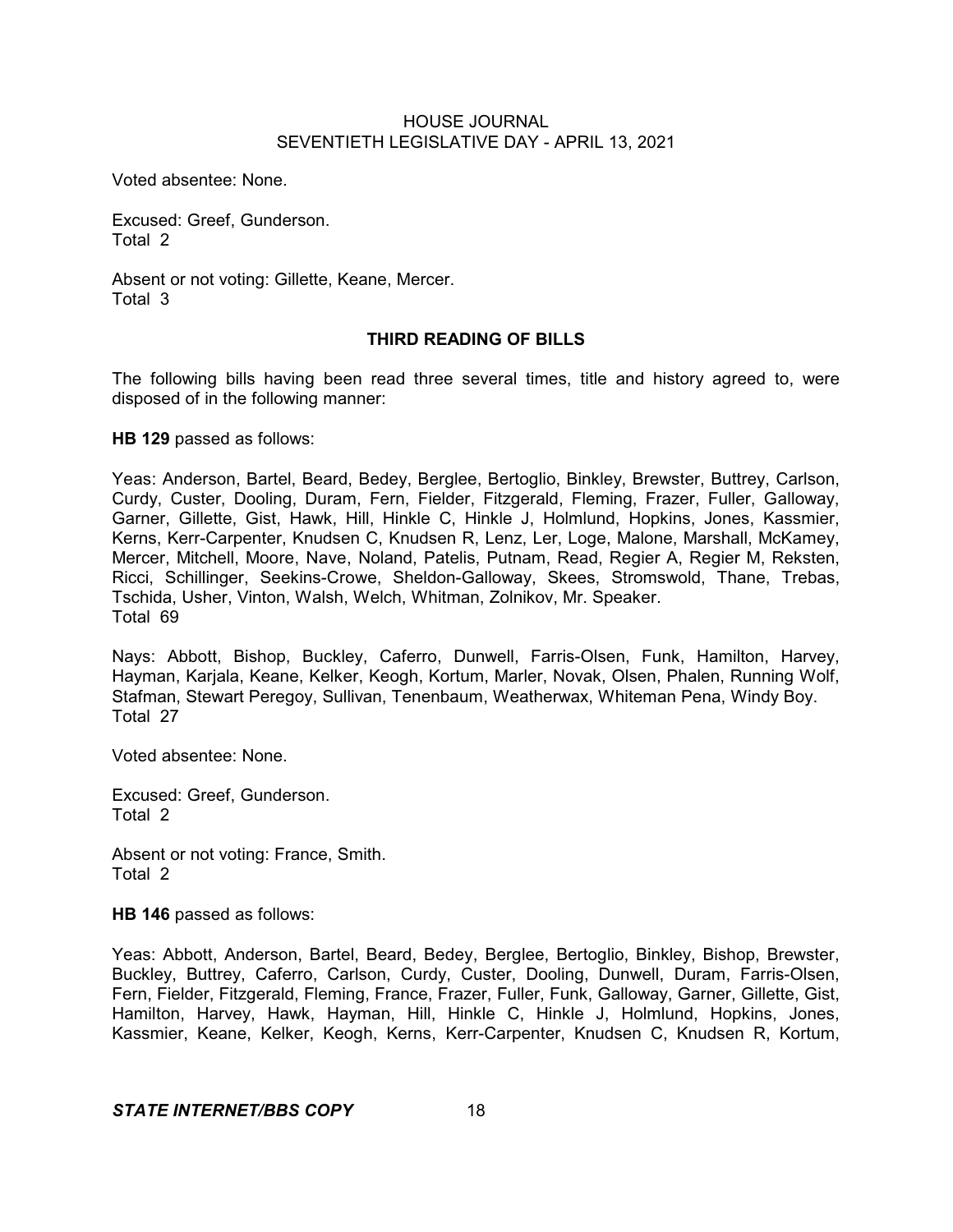Lenz, Ler, Loge, Malone, Marshall, McKamey, Mercer, Mitchell, Moore, Nave, Noland, Novak, Patelis, Phalen, Putnam, Read, Regier A, Regier M, Reksten, Ricci, Running Wolf, Schillinger, Seekins-Crowe, Sheldon-Galloway, Skees, Smith, Stafman, Stewart Peregoy, Stromswold, Sullivan, Tenenbaum, Thane, Trebas, Tschida, Usher, Vinton, Walsh, Weatherwax, Welch, Whiteman Pena, Whitman, Windy Boy, Zolnikov, Mr. Speaker. Total 95

Nays: Karjala, Marler, Olsen. Total 3

Voted absentee: None.

Excused: Greef, Gunderson. Total 2

Absent or not voting: None. Total 0

**HB 334** passed as follows:

Yeas: Anderson, Bartel, Beard, Bedey, Berglee, Bertoglio, Binkley, Brewster, Buttrey, Carlson, Custer, Dooling, Duram, Fielder, Fitzgerald, Fleming, Frazer, Fuller, Galloway, Garner, Gillette, Gist, Hill, Hinkle C, Hinkle J, Holmlund, Hopkins, Jones, Kassmier, Kerns, Knudsen C, Knudsen R, Lenz, Ler, Loge, Malone, Marshall, McKamey, Mercer, Mitchell, Moore, Nave, Noland, Patelis, Phalen, Putnam, Read, Regier A, Regier M, Reksten, Ricci, Schillinger, Seekins-Crowe, Sheldon-Galloway, Skees, Stromswold, Trebas, Tschida, Usher, Vinton, Walsh, Welch, Whitman, Zolnikov, Mr. Speaker. Total 65

Nays: Abbott, Bishop, Buckley, Caferro, Curdy, Dunwell, Farris-Olsen, Fern, France, Funk, Hamilton, Harvey, Hawk, Hayman, Karjala, Keane, Kelker, Keogh, Kerr-Carpenter, Kortum, Marler, Novak, Olsen, Running Wolf, Smith, Stafman, Stewart Peregoy, Sullivan, Tenenbaum, Thane, Weatherwax, Whiteman Pena, Windy Boy. Total 33

Voted absentee: None.

Excused: Greef, Gunderson. Total 2

Absent or not voting: None. Total 0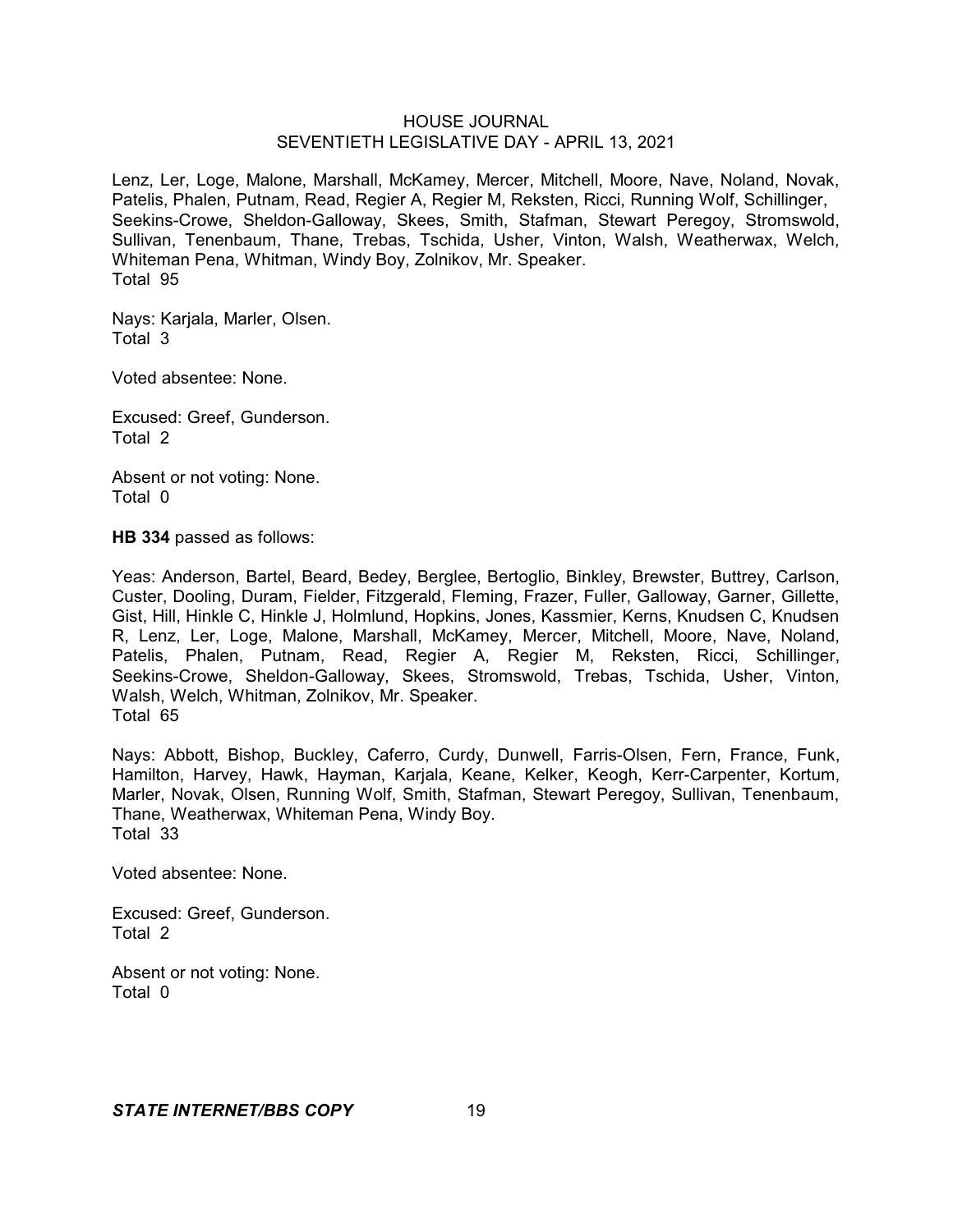**SB 201** concurred in as follows:

Yeas: Anderson, Bartel, Beard, Bedey, Berglee, Bertoglio, Binkley, Brewster, Buttrey, Caferro, Carlson, Custer, Dooling, Duram, Fielder, Fitzgerald, Fleming, Frazer, Fuller, Galloway, Garner, Gillette, Gist, Hill, Hinkle C, Hinkle J, Holmlund, Hopkins, Jones, Kassmier, Kerns, Knudsen C, Knudsen R, Lenz, Ler, Loge, Malone, Marshall, McKamey, Mercer, Mitchell, Moore, Nave, Noland, Patelis, Phalen, Putnam, Read, Regier A, Regier M, Reksten, Ricci, Schillinger, Seekins-Crowe, Sheldon-Galloway, Skees, Stromswold, Trebas, Tschida, Usher, Vinton, Walsh, Welch, Whitman, Zolnikov, Mr. Speaker. Total 66

Nays: Abbott, Bishop, Buckley, Curdy, Dunwell, Farris-Olsen, Fern, France, Funk, Hamilton, Harvey, Hawk, Hayman, Karjala, Keane, Kelker, Keogh, Kerr-Carpenter, Kortum, Marler, Novak, Olsen, Running Wolf, Smith, Stafman, Stewart Peregoy, Sullivan, Tenenbaum, Thane, Weatherwax, Whiteman Pena, Windy Boy. Total 32

Voted absentee: None.

Excused: Greef, Gunderson. Total 2

Absent or not voting: None. Total 0

**SB 249** concurred in as follows:

Yeas: Abbott, Anderson, Bartel, Beard, Bedey, Berglee, Bertoglio, Binkley, Bishop, Brewster, Buckley, Buttrey, Caferro, Carlson, Curdy, Custer, Dooling, Dunwell, Duram, Farris-Olsen, Fern, Fielder, Fitzgerald, Fleming, France, Frazer, Fuller, Funk, Galloway, Garner, Gillette, Gist, Hamilton, Harvey, Hawk, Hayman, Hill, Hinkle C, Hinkle J, Holmlund, Hopkins, Jones, Karjala, Kassmier, Keane, Kelker, Keogh, Kerns, Kerr-Carpenter, Knudsen C, Knudsen R, Kortum, Lenz, Ler, Loge, Malone, Marler, Marshall, McKamey, Mercer, Mitchell, Nave, Noland, Novak, Olsen, Patelis, Phalen, Putnam, Read, Regier A, Regier M, Reksten, Ricci, Running Wolf, Schillinger, Seekins-Crowe, Sheldon-Galloway, Skees, Smith, Stafman, Stewart Peregoy, Stromswold, Sullivan, Tenenbaum, Thane, Trebas, Tschida, Usher, Vinton, Walsh, Weatherwax, Welch, Whiteman Pena, Whitman, Windy Boy, Zolnikov, Mr. Speaker. Total 97

Nays: Moore. Total 1

Voted absentee: None.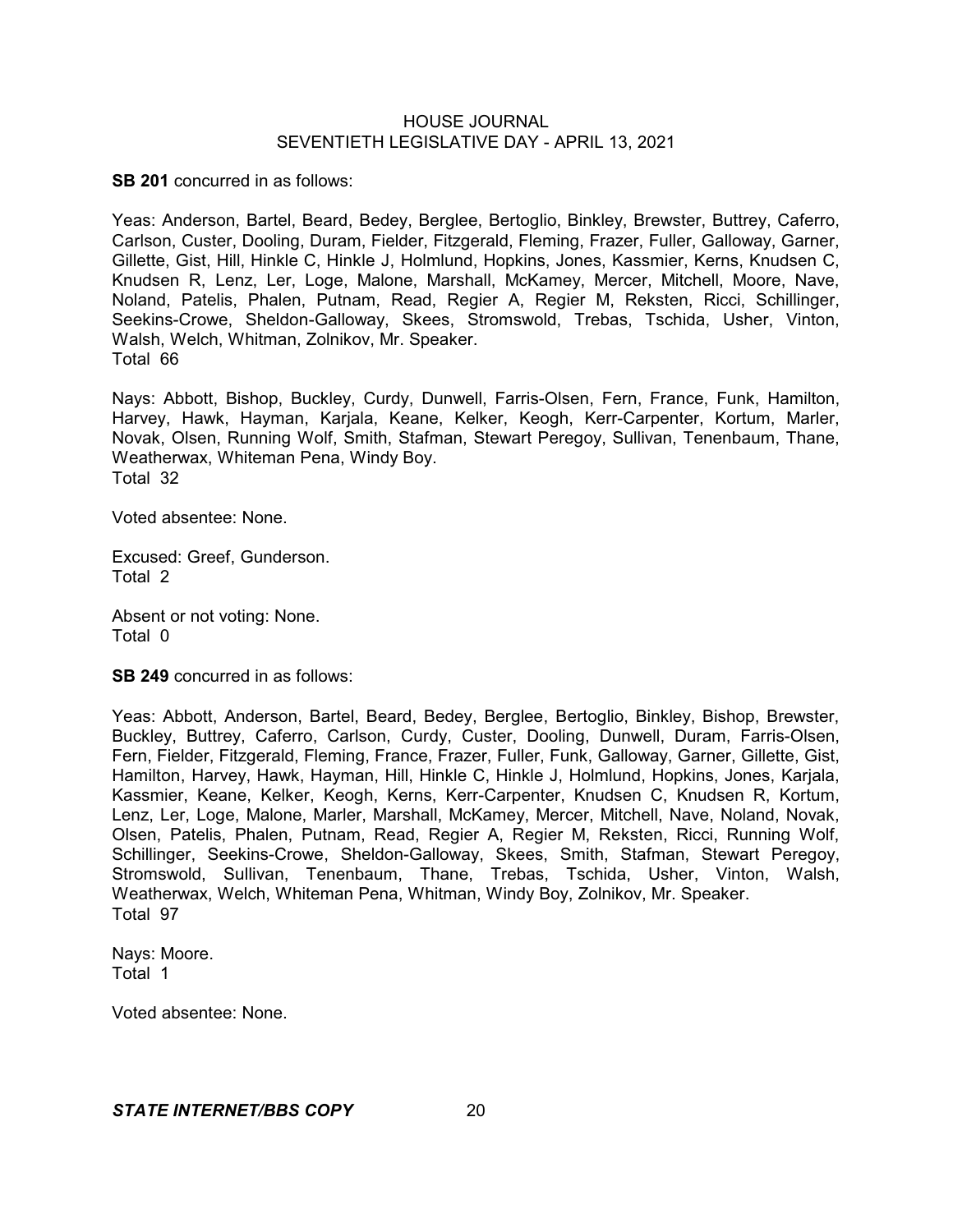Excused: Greef, Gunderson. Total 2

Absent or not voting: None. Total 0

**SB 265** concurred in as follows:

Yeas: Anderson, Bartel, Beard, Bedey, Berglee, Bertoglio, Binkley, Brewster, Buttrey, Carlson, Custer, Dooling, Duram, Fielder, Fitzgerald, Fleming, Frazer, Fuller, Galloway, Garner, Gillette, Gist, Hill, Hinkle C, Hinkle J, Holmlund, Hopkins, Jones, Kassmier, Kerns, Knudsen C, Knudsen R, Lenz, Ler, Loge, Malone, Marshall, McKamey, Mitchell, Nave, Noland, Patelis, Phalen, Putnam, Read, Regier A, Regier M, Reksten, Ricci, Schillinger, Seekins-Crowe, Sheldon-Galloway, Skees, Stromswold, Trebas, Tschida, Usher, Vinton, Walsh, Welch, Whitman, Zolnikov, Mr. Speaker. Total 63

Nays: Abbott, Bishop, Buckley, Caferro, Curdy, Dunwell, Farris-Olsen, Fern, France, Funk, Hamilton, Harvey, Hawk, Hayman, Karjala, Keane, Kelker, Keogh, Kerr-Carpenter, Kortum, Marler, Mercer, Moore, Novak, Olsen, Running Wolf, Smith, Stafman, Stewart Peregoy, Sullivan, Tenenbaum, Thane, Weatherwax, Whiteman Pena, Windy Boy. Total 35

Voted absentee: None.

Excused: Greef, Gunderson. Total 2

Absent or not voting: None. Total 0

**SB 266** concurred in as follows:

Yeas: Anderson, Bartel, Beard, Bedey, Berglee, Bertoglio, Binkley, Brewster, Buttrey, Carlson, Curdy, Custer, Dooling, Duram, Fern, Fielder, Fitzgerald, Fleming, Frazer, Fuller, Galloway, Garner, Gillette, Gist, Harvey, Hawk, Hill, Hinkle C, Hinkle J, Holmlund, Hopkins, Jones, Kassmier, Keane, Kerns, Knudsen C, Knudsen R, Lenz, Ler, Loge, Malone, Marshall, McKamey, Mercer, Mitchell, Moore, Nave, Noland, Novak, Patelis, Phalen, Putnam, Read, Regier A, Regier M, Reksten, Ricci, Schillinger, Seekins-Crowe, Sheldon-Galloway, Skees, Stromswold, Trebas, Tschida, Usher, Vinton, Walsh, Welch, Whitman, Zolnikov, Mr. Speaker. Total 71

Nays: Abbott, Bishop, Buckley, Caferro, Dunwell, Farris-Olsen, France, Funk, Hamilton, Hayman, Karjala, Kelker, Keogh, Kerr-Carpenter, Kortum, Marler, Olsen, Running Wolf, Smith,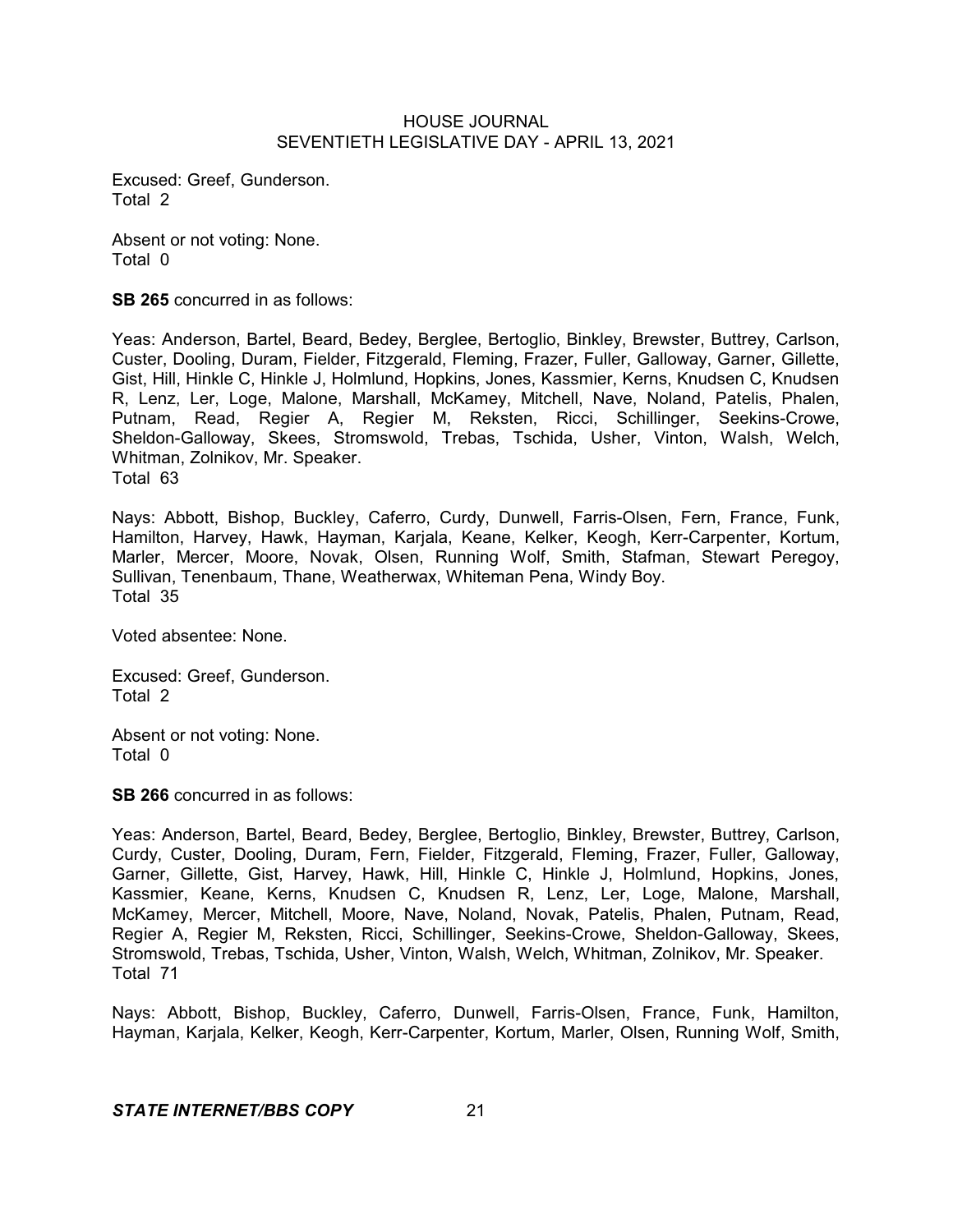Stafman, Stewart Peregoy, Sullivan, Tenenbaum, Thane, Weatherwax, Whiteman Pena, Windy Boy. Total 27

Voted absentee: None.

Excused: Greef, Gunderson. Total 2

Absent or not voting: None. Total 0

**SB 294** concurred in as follows:

Yeas: Bartel, Beard, Bedey, Berglee, Bertoglio, Binkley, Brewster, Buckley, Carlson, Custer, Dooling, Duram, Fielder, Fitzgerald, Fleming, Frazer, Fuller, Galloway, Garner, Gillette, Gist, Hamilton, Hawk, Hill, Hinkle C, Hinkle J, Holmlund, Hopkins, Jones, Kassmier, Kerns, Kerr-Carpenter, Knudsen C, Knudsen R, Lenz, Ler, Loge, Malone, Marshall, McKamey, Mercer, Mitchell, Moore, Nave, Noland, Patelis, Phalen, Putnam, Read, Regier A, Regier M, Reksten, Ricci, Schillinger, Seekins-Crowe, Sheldon-Galloway, Skees, Stromswold, Trebas, Tschida, Usher, Vinton, Walsh, Welch, Whitman, Zolnikov, Mr. Speaker. Total 67

Nays: Abbott, Anderson, Bishop, Buttrey, Caferro, Curdy, Dunwell, Farris-Olsen, Fern, France, Funk, Harvey, Hayman, Karjala, Keane, Kelker, Keogh, Kortum, Marler, Novak, Olsen, Running Wolf, Smith, Stafman, Stewart Peregoy, Sullivan, Tenenbaum, Thane, Weatherwax, Whiteman Pena, Windy Boy. Total 31

Voted absentee: None.

Excused: Greef, Gunderson. Total 2

Absent or not voting: None. Total 0

**SB 328** concurred in as follows:

Yeas: Abbott, Anderson, Bartel, Beard, Bedey, Berglee, Bertoglio, Binkley, Bishop, Brewster, Buckley, Buttrey, Caferro, Carlson, Curdy, Custer, Dooling, Dunwell, Duram, Farris-Olsen, Fern, Fielder, Fitzgerald, Fleming, France, Frazer, Fuller, Funk, Galloway, Garner, Gillette, Gist, Hamilton, Harvey, Hawk, Hayman, Hill, Hinkle C, Hinkle J, Holmlund, Hopkins, Jones, Karjala, Kassmier, Keane, Kelker, Keogh, Kerns, Kerr-Carpenter, Knudsen C, Knudsen R, Kortum, Lenz, Ler, Loge, Malone, Marler, Marshall, McKamey, Mercer, Mitchell, Moore, Nave, Noland,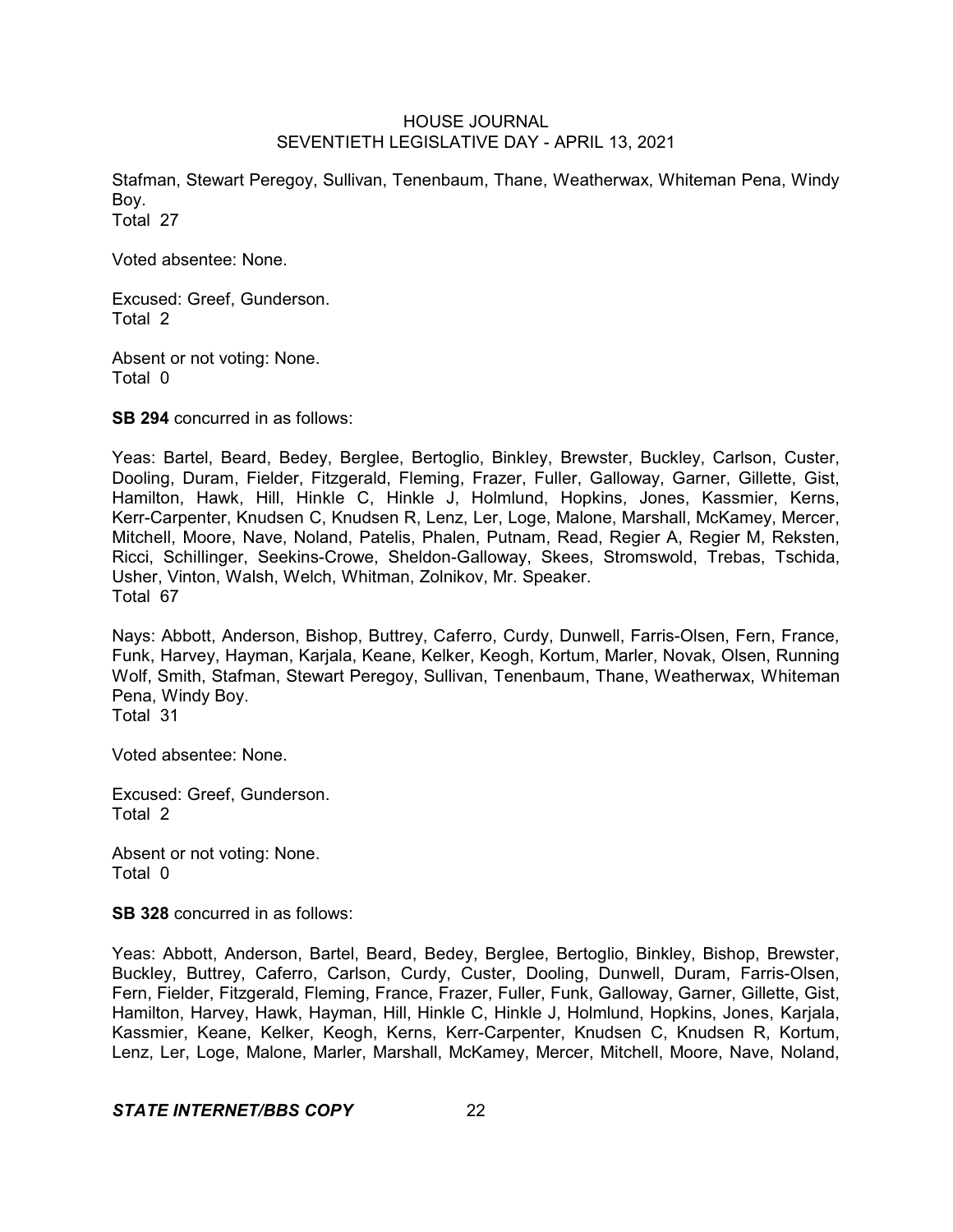Novak, Olsen, Patelis, Phalen, Putnam, Read, Regier A, Regier M, Reksten, Ricci, Running Wolf, Schillinger, Seekins-Crowe, Sheldon-Galloway, Skees, Smith, Stafman, Stewart Peregoy, Stromswold, Sullivan, Tenenbaum, Thane, Trebas, Tschida, Usher, Vinton, Walsh, Weatherwax, Welch, Whiteman Pena, Whitman, Windy Boy, Zolnikov, Mr. Speaker. Total 98

Nays: None. Total 0

Voted absentee: None.

Excused: Greef, Gunderson. Total 2

Absent or not voting: None. Total 0

**SB 358** concurred in as follows:

Yeas: Anderson, Bartel, Beard, Bedey, Berglee, Bertoglio, Binkley, Brewster, Buttrey, Carlson, Custer, Dooling, Duram, Fielder, Fitzgerald, Fleming, Frazer, Fuller, Galloway, Garner, Gillette, Gist, Harvey, Hawk, Hill, Hinkle C, Hinkle J, Holmlund, Hopkins, Jones, Kassmier, Keane, Kerns, Knudsen C, Knudsen R, Lenz, Ler, Loge, Malone, Marshall, McKamey, Mercer, Mitchell, Moore, Nave, Noland, Novak, Patelis, Phalen, Putnam, Read, Regier A, Regier M, Reksten, Ricci, Schillinger, Seekins-Crowe, Sheldon-Galloway, Skees, Stromswold, Trebas, Tschida, Usher, Vinton, Walsh, Welch, Whitman, Zolnikov, Mr. Speaker. Total 69

Nays: Abbott, Bishop, Buckley, Caferro, Curdy, Dunwell, Farris-Olsen, Fern, France, Funk, Hamilton, Hayman, Karjala, Kelker, Keogh, Kerr-Carpenter, Kortum, Marler, Olsen, Running Wolf, Smith, Stafman, Stewart Peregoy, Sullivan, Tenenbaum, Thane, Weatherwax, Whiteman Pena, Windy Boy. Total 29

Voted absentee: None.

Excused: Greef, Gunderson. Total 2

Absent or not voting: None. Total 0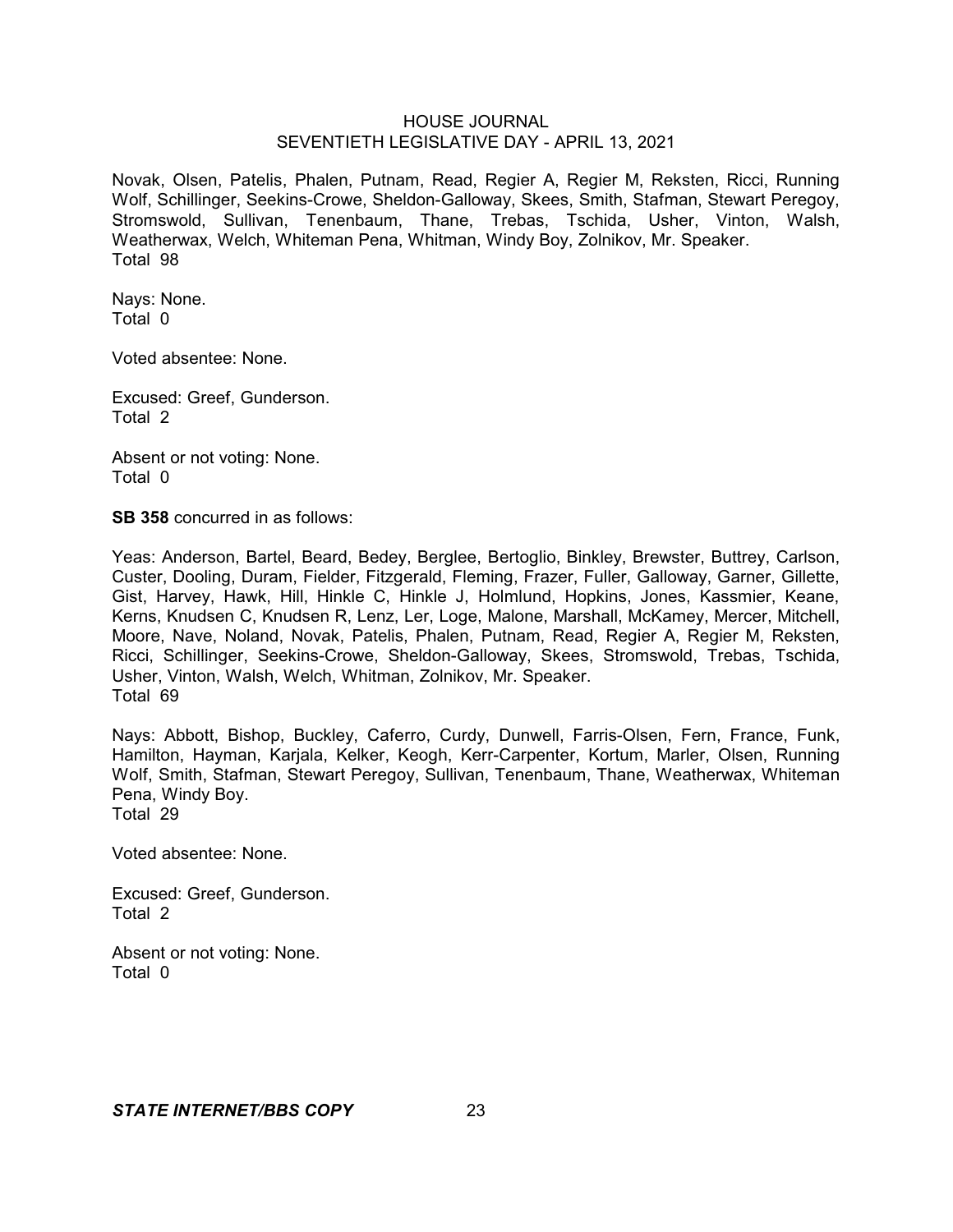**SB 363** concurred in as follows:

Yeas: Abbott, Anderson, Bartel, Beard, Bedey, Berglee, Bertoglio, Binkley, Bishop, Brewster, Buckley, Buttrey, Caferro, Carlson, Curdy, Custer, Dooling, Dunwell, Duram, Farris-Olsen, Fern, Fielder, Fitzgerald, Fleming, France, Frazer, Fuller, Funk, Galloway, Garner, Gillette, Gist, Hamilton, Harvey, Hawk, Hayman, Hill, Hinkle C, Hinkle J, Holmlund, Hopkins, Jones, Karjala, Kassmier, Keane, Kelker, Keogh, Kerns, Kerr-Carpenter, Knudsen C, Knudsen R, Kortum, Lenz, Ler, Loge, Malone, Marler, Marshall, McKamey, Mercer, Mitchell, Moore, Nave, Noland, Novak, Patelis, Phalen, Putnam, Read, Regier A, Regier M, Reksten, Ricci, Running Wolf, Schillinger, Seekins-Crowe, Sheldon-Galloway, Skees, Smith, Stafman, Stewart Peregoy, Stromswold, Sullivan, Thane, Trebas, Tschida, Usher, Vinton, Walsh, Weatherwax, Welch, Whiteman Pena, Whitman, Windy Boy, Zolnikov, Mr. Speaker. Total 96

Nays: Olsen, Tenenbaum. Total 2

Voted absentee: None.

Excused: Greef, Gunderson. Total 2

Absent or not voting: None. Total 0

**SB 364** concurred in as follows:

Yeas: Abbott, Anderson, Bartel, Beard, Bedey, Berglee, Bertoglio, Binkley, Bishop, Brewster, Buckley, Buttrey, Caferro, Carlson, Curdy, Custer, Dooling, Dunwell, Duram, Farris-Olsen, Fern, Fielder, Fitzgerald, Fleming, France, Frazer, Fuller, Funk, Galloway, Garner, Gillette, Gist, Hamilton, Harvey, Hawk, Hayman, Hill, Hinkle C, Hinkle J, Holmlund, Hopkins, Karjala, Kassmier, Keane, Kelker, Keogh, Kerns, Kerr-Carpenter, Knudsen C, Knudsen R, Kortum, Lenz, Ler, Loge, Malone, Marler, Marshall, McKamey, Mercer, Mitchell, Moore, Nave, Noland, Novak, Olsen, Patelis, Phalen, Putnam, Read, Regier A, Regier M, Reksten, Ricci, Running Wolf, Schillinger, Seekins-Crowe, Sheldon-Galloway, Skees, Smith, Stafman, Stewart Peregoy, Stromswold, Sullivan, Tenenbaum, Thane, Trebas, Tschida, Usher, Vinton, Walsh, Weatherwax, Welch, Whiteman Pena, Whitman, Windy Boy, Zolnikov, Mr. Speaker. Total 97

Nays: None. Total 0

Voted absentee: None.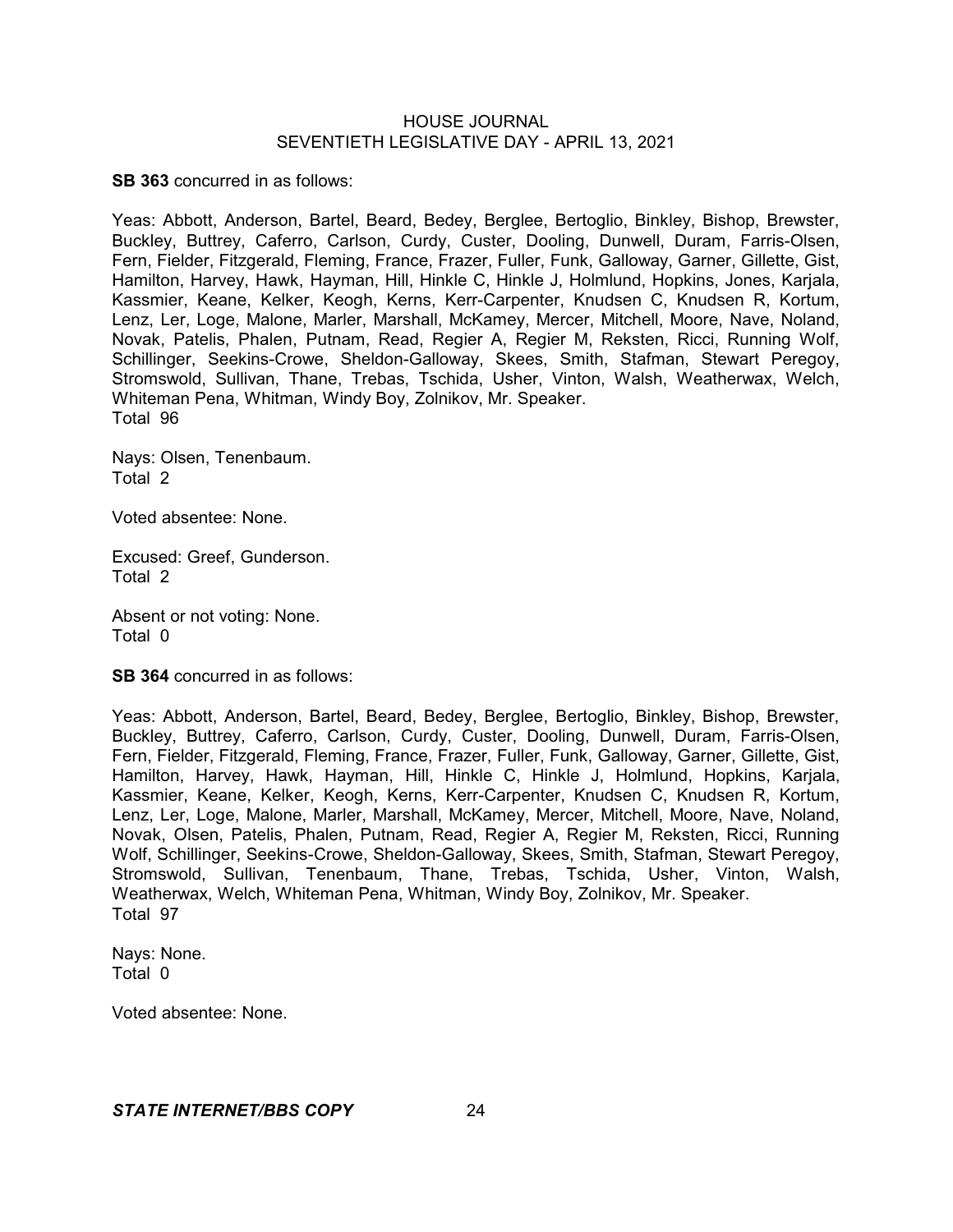Excused: Greef, Gunderson. Total 2

Absent or not voting: Jones. Total 1

**SJR 16** concurred in as follows:

Yeas: Anderson, Bartel, Beard, Bedey, Berglee, Bertoglio, Binkley, Brewster, Buttrey, Carlson, Custer, Dooling, Duram, Fielder, Fitzgerald, Fleming, Frazer, Fuller, Galloway, Garner, Gillette, Gist, Harvey, Hawk, Hill, Hinkle C, Hinkle J, Holmlund, Hopkins, Jones, Kassmier, Keane, Kerns, Knudsen C, Knudsen R, Lenz, Ler, Loge, Malone, Marshall, McKamey, Mercer, Mitchell, Moore, Nave, Noland, Novak, Patelis, Phalen, Putnam, Read, Regier A, Regier M, Reksten, Ricci, Schillinger, Seekins-Crowe, Sheldon-Galloway, Skees, Stromswold, Trebas, Tschida, Usher, Vinton, Walsh, Welch, Whitman, Zolnikov, Mr. Speaker. Total 69

Nays: Abbott, Bishop, Buckley, Curdy, Dunwell, Farris-Olsen, Fern, France, Funk, Hamilton, Hayman, Karjala, Kelker, Keogh, Kerr-Carpenter, Kortum, Marler, Olsen, Running Wolf, Smith, Stafman, Stewart Peregoy, Sullivan, Tenenbaum, Thane, Weatherwax, Whiteman Pena, Windy Boy.

Total 28

Voted absentee: None.

Excused: Greef, Gunderson. Total 2

Absent or not voting: Caferro. Total 1

**SJR 19** concurred in as follows:

Yeas: Abbott, Anderson, Bartel, Beard, Bedey, Berglee, Bertoglio, Binkley, Bishop, Brewster, Buckley, Buttrey, Caferro, Carlson, Curdy, Custer, Dooling, Dunwell, Duram, Farris-Olsen, Fern, Fielder, Fitzgerald, Fleming, France, Frazer, Fuller, Funk, Galloway, Garner, Gillette, Gist, Hamilton, Harvey, Hawk, Hayman, Hill, Hinkle C, Hinkle J, Holmlund, Hopkins, Jones, Karjala, Kassmier, Keane, Kelker, Keogh, Kerns, Kerr-Carpenter, Knudsen C, Knudsen R, Kortum, Lenz, Ler, Loge, Malone, Marler, Marshall, McKamey, Mercer, Mitchell, Moore, Nave, Noland, Novak, Olsen, Patelis, Phalen, Putnam, Read, Regier A, Regier M, Reksten, Ricci, Running Wolf, Schillinger, Seekins-Crowe, Sheldon-Galloway, Skees, Smith, Stafman, Stewart Peregoy, Stromswold, Sullivan, Tenenbaum, Thane, Trebas, Tschida, Usher, Vinton, Walsh, Weatherwax, Welch, Whiteman Pena, Whitman, Windy Boy, Zolnikov, Mr. Speaker. Total 98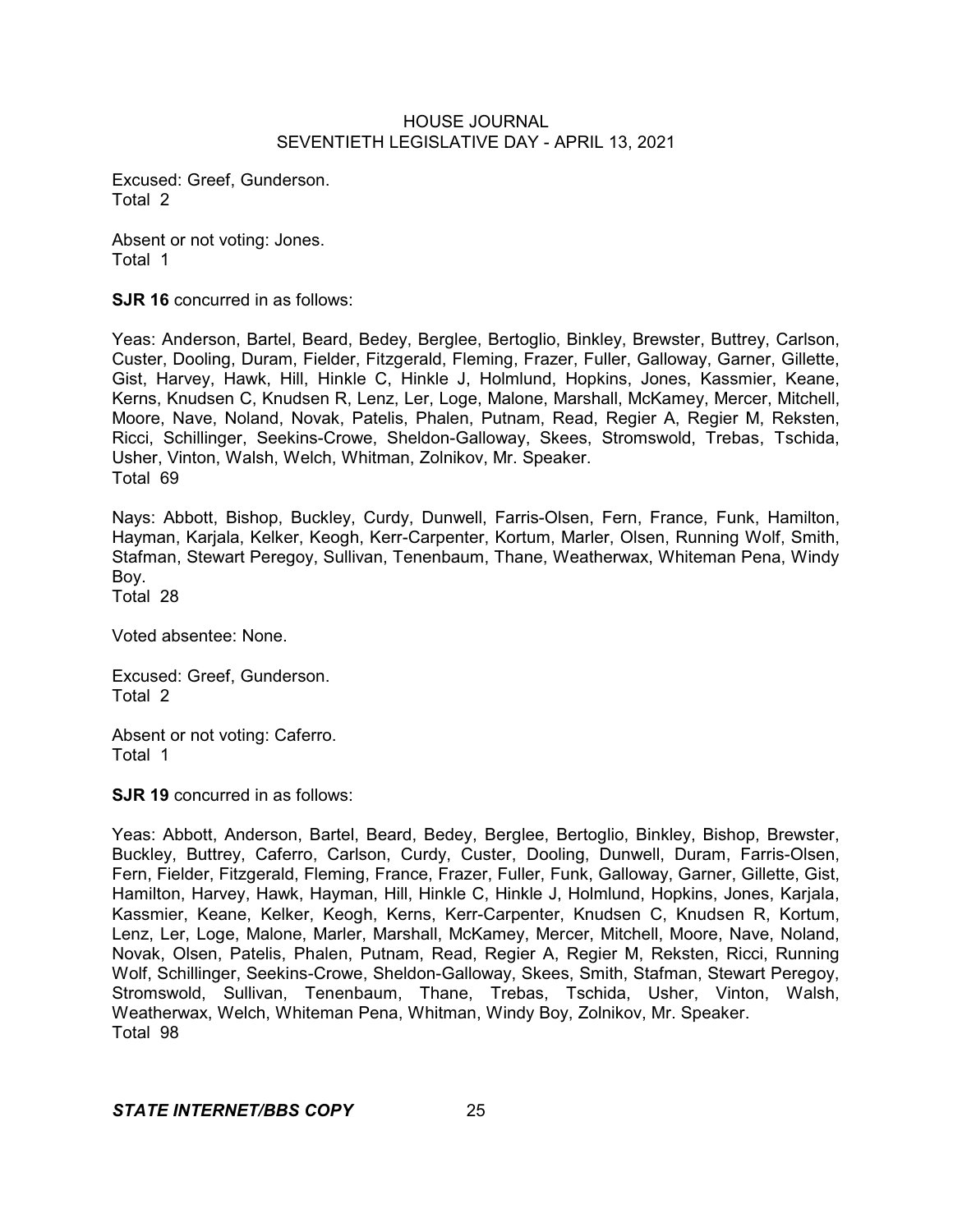Nays: None. Total 0

Voted absentee: None.

Excused: Greef, Gunderson. Total 2

Absent or not voting: None. Total 0

#### **REPORTS OF STANDING COMMITTEES**

**JUDICIARY** (Usher, Chair): 4/13/2021 **SB 219**, be concurred in. Report adopted. **SB 220**, be amended as follows:

1. Page 1, line 15. **Following**: "use of" **Insert**: ": (i)"

2. Page 1, line 16. **Following**: "weapon" **Insert**: ";" **Following**: "or" **Insert**: "(ii)"

3. Page 1, line 20. **Following**: "judicial officer" **Insert**: ": (i)"

4. Page 1, line 21. **Following**: "(1)(b)" **Insert**: "(i)"

5. Page 1, line 22. **Following**: "\$50,000" **Insert**: "; or (ii) under subsection  $(1)(b)(ii)$  shall be imprisoned in the state prison for a term not to exceed 10 years and may be fined an amount not to exceed \$50,000"

And, as amended, be concurred in. Report adopted.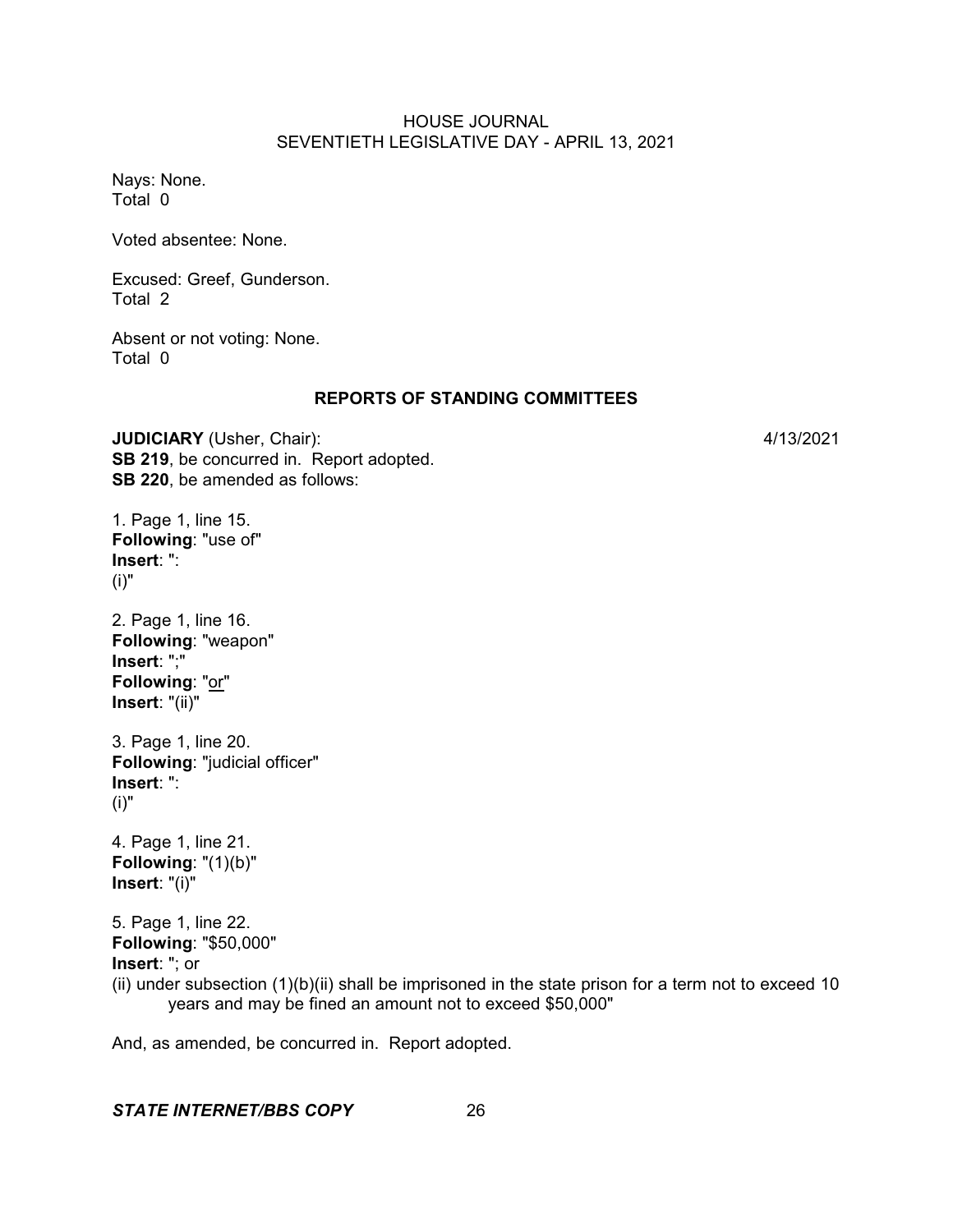**SB 316**, be amended as follows:

1. Title, line 10. **Following**: "FUNDS;" **Insert**: "PROVIDING FOR RESTORATION DAMAGES;"

2. Page 4.

**Following**: line 1

**Insert**: "NEW SECTION. **Section 4. Restoration damages.** (1) Except as provided in subsections (2) and (3), this section applies to civil claims brought in judicial proceedings on behalf of individuals and entities for the recovery of restoration damages to address impacts to real property caused by releases of hazardous or deleterious substances.

(2) Restoration damages may be awarded only for a claim alleging contamination of special use property and may be obtained only in accordance with the definitions and other requirements set forth in this section. The plaintiff bears the burden of proof to show that the property meets the definition of special use property.

(3) Restoration damages may not be awarded or used to alter an interim or final remedial action that has been or will be undertaken on, or will benefit, a special use property pursuant to any of the following authorities:

(a) a federal administrative order issued pursuant to 42 USC 9601, et seq., as of March 27, 2021;

(b) a state administrative order issued pursuant to this part;

(c) a judicially approved consent decree; or

(d) any other interim or final remedial action plan approved by the department pursuant to state statutory or administrative law.

(4) (a) Restoration damages awarded pursuant to subsection (2), exclusive of awards of attorney fees and costs, may be used only to conduct remedial and corrective action necessary to restore the special use property for which the damages were awarded. Restoration must commence within 3 years from the date the judgment is paid or settlement proceeds are received.

(b) If any awarded restoration damages remain after completion of the restoration work, the surplus must be refunded to the defendant. If the defendant is no longer viable or cannot be found, the funds must be remitted to the department.

(5) Any party may request that a court awarding restoration damages also order that those damages be deposited in a segregated trust or escrow account at a commercial bank or trust company to ensure compliance with subsection (4)(a). The plaintiff may create a trust or escrow account to be overseen by a qualified professional to restore the special use property.

(6) Nothing in this section precludes the award of other damages allowed under common law and statute.

(7) As used in this section, the following definitions apply:

(a) "Qualified professional" means a person who possesses sufficient specific education, training, and experience necessary to exercise professional judgement to design and oversee implementation of a restoration plan.

(b) "Restoration damages" means the amount of compensation determined reasonably necessary by a trier of fact to restore a contaminated special use property to its function, use,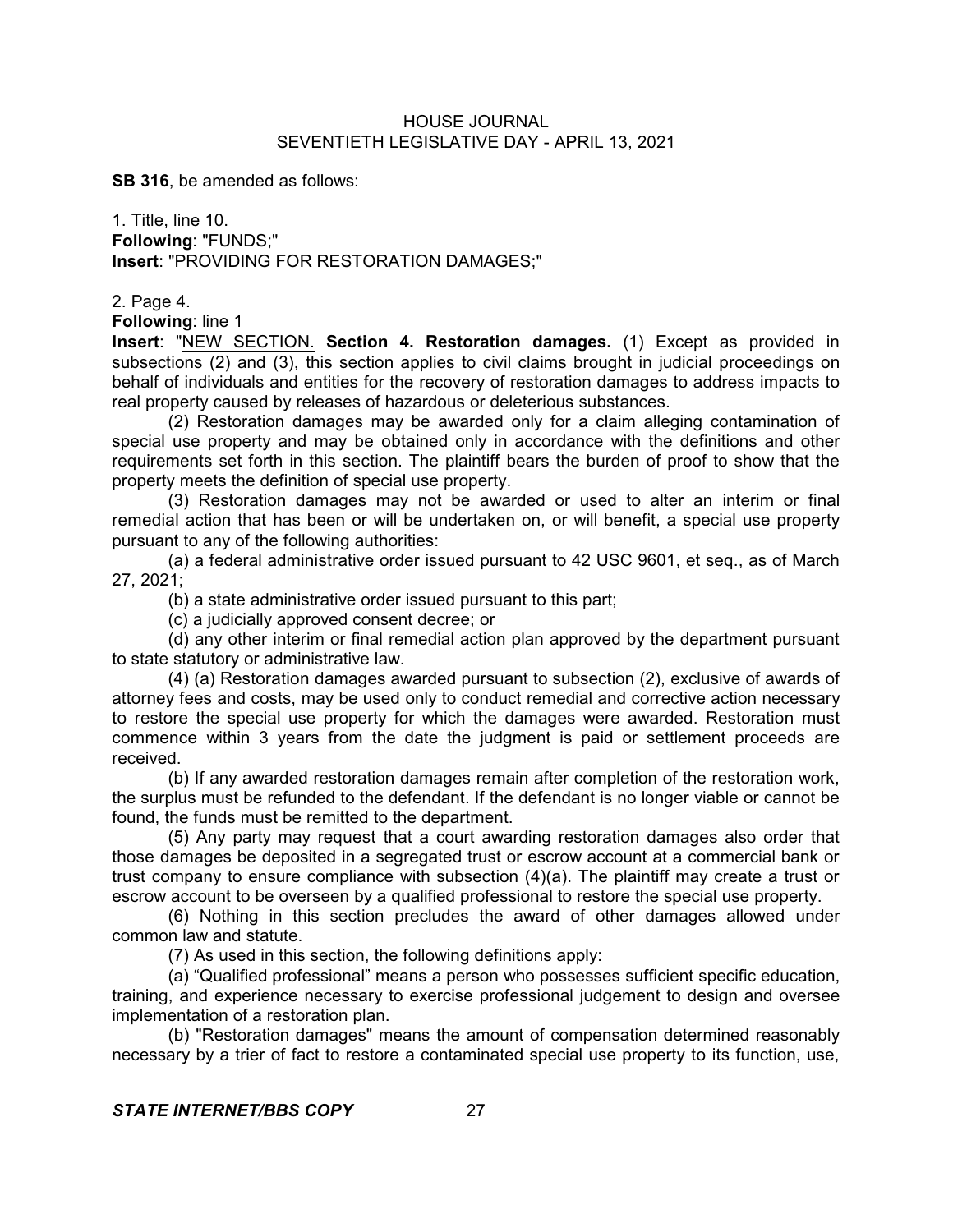or condition prior to the contamination on which a civil claim is based, unless contamination was present at the time the plaintiff acquired the special use property, in which case the term means the amount of compensation determined necessary by a trier of fact to restore a contaminated special use property to the function, use, or condition that existed at the time the plaintiff acquired the special use property.

(c) "Special use property" means real property contaminated by a release of a hazardous or deleterious substance that is found by a trier of fact to have objectively reasonable personal value to the plaintiff not reflected in the market value of the property or to have unique public, historic, cultural, or religious value not reflected in the market value of the property."

Renumber: subsequent sections

3. Page 4, line 2. **Following**: "**instruction.**" **Insert**: "(1)"

4. Page 4. **Following**: line 3 **Insert**: "(2) [Section 4] is intended to be codified in Title 75, chapter 10, part 7, and the provisions of Title 75, chapter 10, part 7, apply to [section 4]."

And, as amended, be concurred in. Report adopted.

**TAXATION** (Beard, Chair): 4/13/2021 **HJR 36**, do pass. Report adopted. **SB 376**, be concurred in. Report adopted.

# **MOTIONS**

Majority Leader Vinton moved the Speaker be authorized to appoint a Free Conference Committee to meet with a like committee from the Senate to confer on Senate Amendments to **HB 2** and request the Senate to appoint a like committee. Without objection, Speaker Galt appointed:

Representative Jones Representative Bartel Representative Caferro

Majority Leader Vinton moved the Speaker be authorized to appoint a Conference Committee to meet with a like committee from the Senate to confer on Senate Amendments to **HB 112** and request the Senate to appoint a like committee. Without objection, Speaker Galt appointed:

Representative Fuller Representative A. Regier Representative France